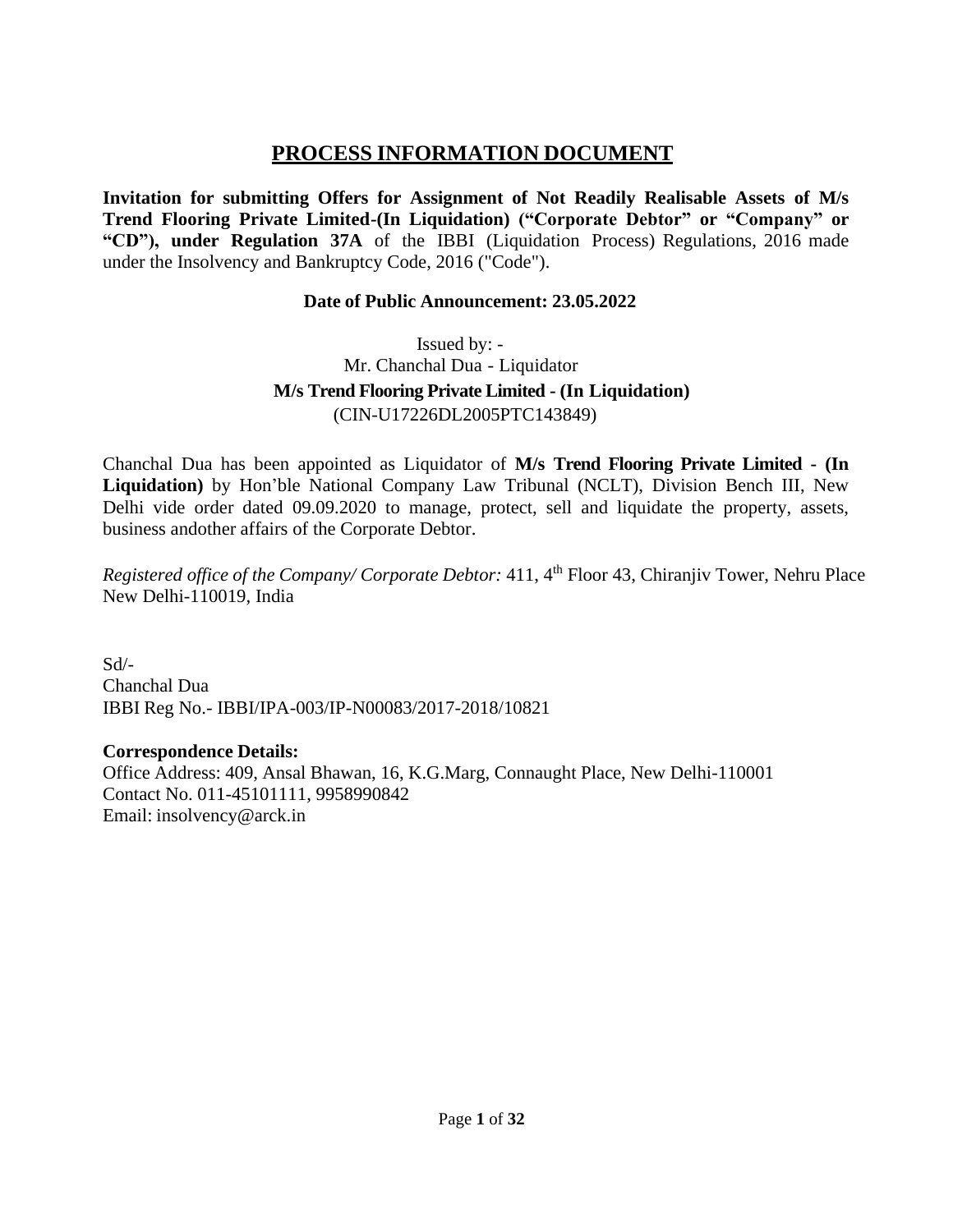### **Notes:**

**1.** This Process Information Document is issued only for the Interested Process applicants.

**2.** Terms and conditions, timelines etc. for participating are provided in the Process Information Document.

**3.** The timelines, notifications, updates and other details for the process are available on the websites [http://www.arck.in,](http://www.arck.in/) of the Insolvency Professional Entity of the Liquidator.

**4.** Process applicants desirous to submit their offer/interest may have to contact the liquidator.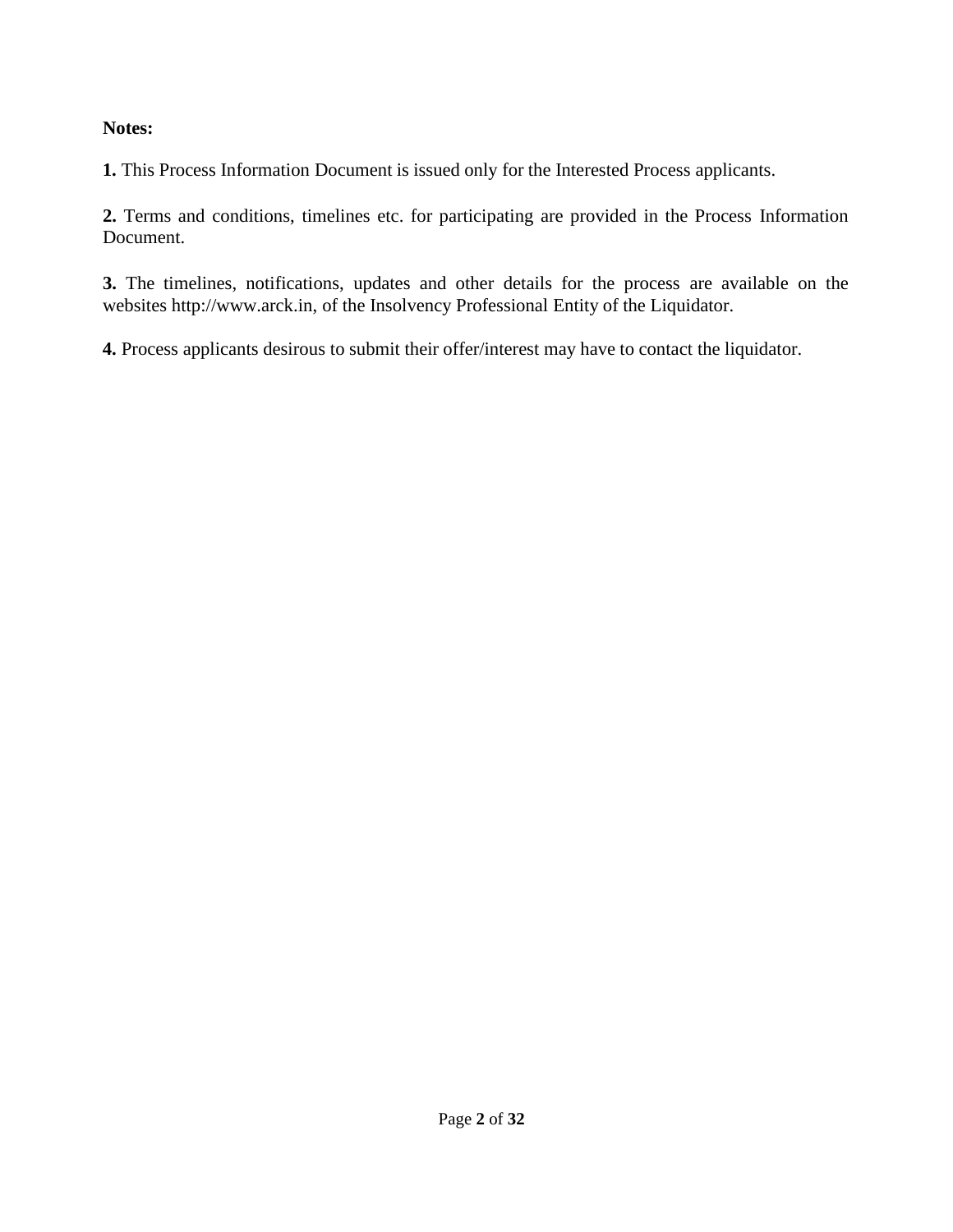### **DISCLAIMER & PREFACE**

1. This Process Information Document is issued by Mr. Chanchal Dua, the Liquidator appointed by the Hon'ble NCLT, Division Bench-III, New Delhi in the matter of liquidation process of M/s Trend Flooring Private Limited, under Insolvency and Bankruptcy Code, 2016.The same is issued for the purpose of assignment of not readily realizable assets of the Company.

2. The purpose of this document is to lay out the process for the assignment of Not Readily Realisable Assets of M/s Trend Flooring Private Limited - (In Liquidation) (hereinafter referred to as the "Corporate Debtor" or "CD" or "Company" or "TFPL") in accordance with Regulation 37A of IBBI (Liquidation Process) Regulations, 2016 (hereinafter referred to "Liquidation Regulations"), framed under the Insolvency and Bankruptcy Code, 2016 ("Code") as per details hereunder: -

**(i)** Assignment of all Rights and Interests, including Rights of Litigation, for Application for Avoidance of Preferential Transaction, filed before Hon'ble NCLT under Section 19(2) and Section 43 of IBC, 2016 for recovery from ICICI Bank Ltd./Ex-Directors of Trend Flooring Pvt. Ltd. (amount due Rs. 8,92,980/-).

**(ii)** Assignment of all Rights and Interests, including Rights of Litigation, for Application filed before Hon'ble CMM Saket Court under Sec 156(3) for filing/status of FIRs for following 4 missing vehicles belonging to company and sale of these vehicles on recovery:

- 1. Mercedes Benz C-Class Car [DL 3C AY 1680],
- 2. Toyota Fortuner Car [DL 14 CC 2358]
- 3. Toyota Innova Car [DL 3C BM 2023],
- 4. Honda City Car [DL 3C BE 3487]

**(iii)** Assignment of all Rights and Interests, including Rights of Litigation, for Application filed under Section 9 of IBC before Hon'ble NCLT to initiate CIRP against Debtor of Company- M/s Vasisht Agencies Pvt. Ltd. (amount due Rs. 1,26,87,127/-).

### **(The afore mentioned subject of assignment is hereinafter referred at all relevant places to as "subject matter")**

3. This document is not a statutory document, and it has not been approved or registered with any regulatory or statutory authority of Government of India or any State Government. Nothing herein or in materials relating to the Process Information Document should be construed as legal, financial, accounting, regulatory or tax advice by the Liquidator.

4. It is to be noted that no information being provided in this Process Information Document claims it to be comprehensive. Doctrine of Caveat Emptor applies and therefore, independent due diligence of the intended user of this document or the interested process applicant is highly recommended.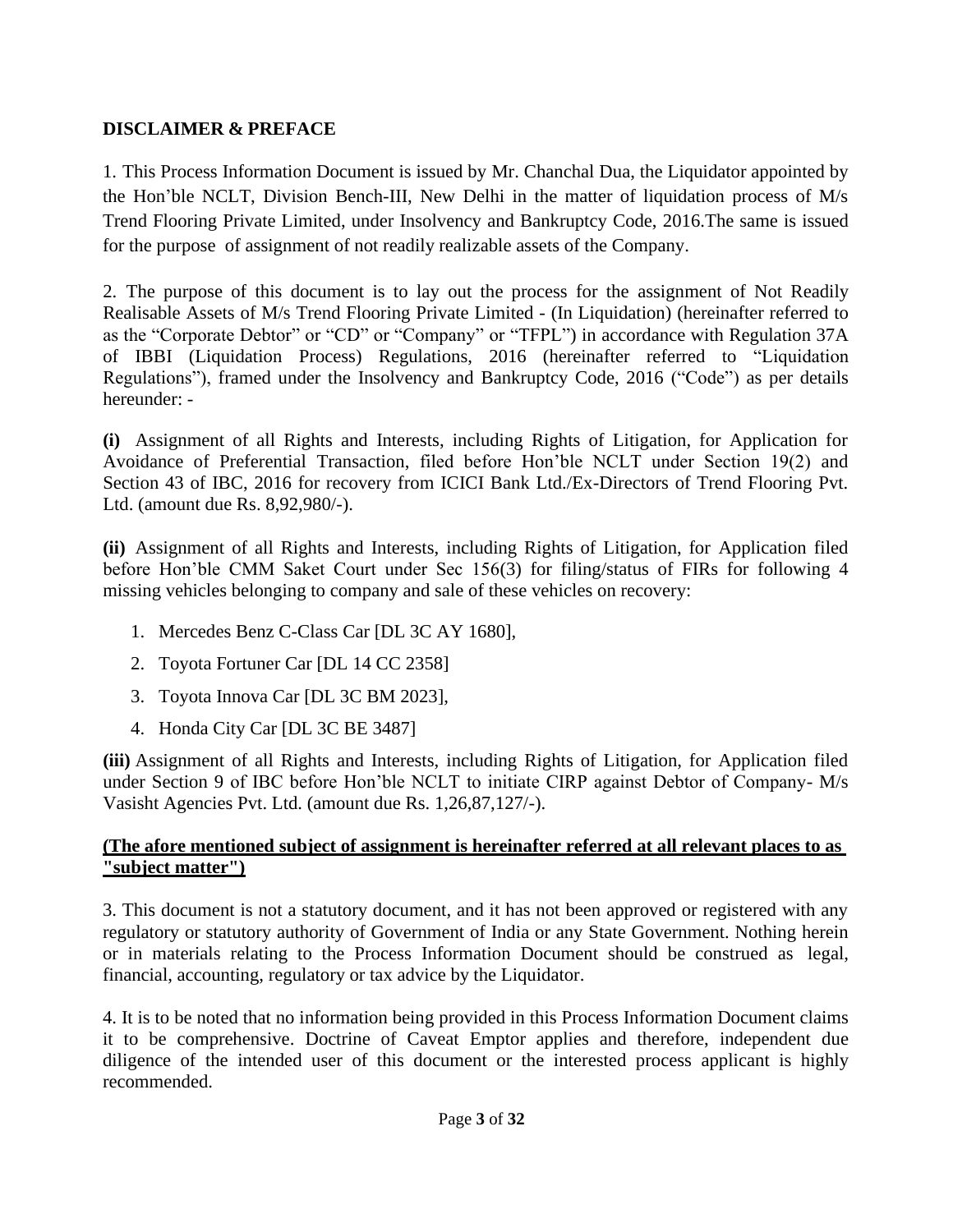5. This Process Information Document and information contained herein or disclosed should not be printed, reproduced, transmitted, assigned or transferred, distributed, or published by the recipient, without prior written approval from the Liquidator.

6. Neither the Liquidator, nor his Insolvency Professional Entity (ARCK Resolution Professionals LLP), his Partners, Legal Associates, employees etc. shall be liable for any damages, whether direct or indirect, including loss of revenue or profits that may arise from or in connection with the use of this Process Information Document, including for the prospective process applicant not being selected as a Successful process applicant/assignee or on account of any decision taken by the Liquidator.

7. Further, apart from the provisions set out in this Process Information Document, the prospective process applicant shall be responsible for fully satisfying the requirements and complying with the Provisions of the Insolvency and Bankruptcy Code, 2016 along with the Liquidation Regulations, as well as all laws in force that are or may be applicable to the assignment process and for obtaining requisite regulatory approvals.

8. It is to be noted that by procuring a copy of this Process Information Document, the recipient accepts the terms of this disclaimer, which forms an integral part of this Process Information Document and part of all the other terms and conditions of this Process Information Document.

9. Under no circumstances shall the process applicant make any contact, direct or indirect, by any mode whatsoever, with the Company until the Liquidator gives his Written Permission.

10. The **subject matter** is proposed to be assigned under Regulation 37A of the Liquidation Regulations on *"As is where is basis", "As is what is basis", "Whatever there is basis" and "Without any recourse basis"***.** The proposed assignment of subject matterof the Company does not entail transfer of any other title/right, except the title/right which the Company had on its subject matter as on date of assignment.

11. The prospective process applicant/process applicant shall bear all its costs and charges associated with or relating to the preparation and submission of its offer including but not limited to Physical and Electronic preparation, copying, postage, delivery fees, expenses associated with any demonstrations or presentations which may be required by the Liquidator or any other costs incurred in connection with or relating to its offer.

12. This Process Information Document is neither an agreement nor an offer by the Liquidator to the prospective process applicant/process applicant/assignees or any other person. The objective of this Process Information Document is to provide interested parties with information that may be useful to them in expressing their interest in assignment of not readily realisable assets of the company on offer. It may be noted that the assumptions, assessments, statements and information contained in the Process Information Document may not be complete, accurate, adequate or correct. Each process applicant should, therefore, conduct its own due-diligence, investigations and analysis and should also check the accuracy, adequacy, correctness, reliability and completeness of the assumptions, assessments, statements and information contained in this Process Information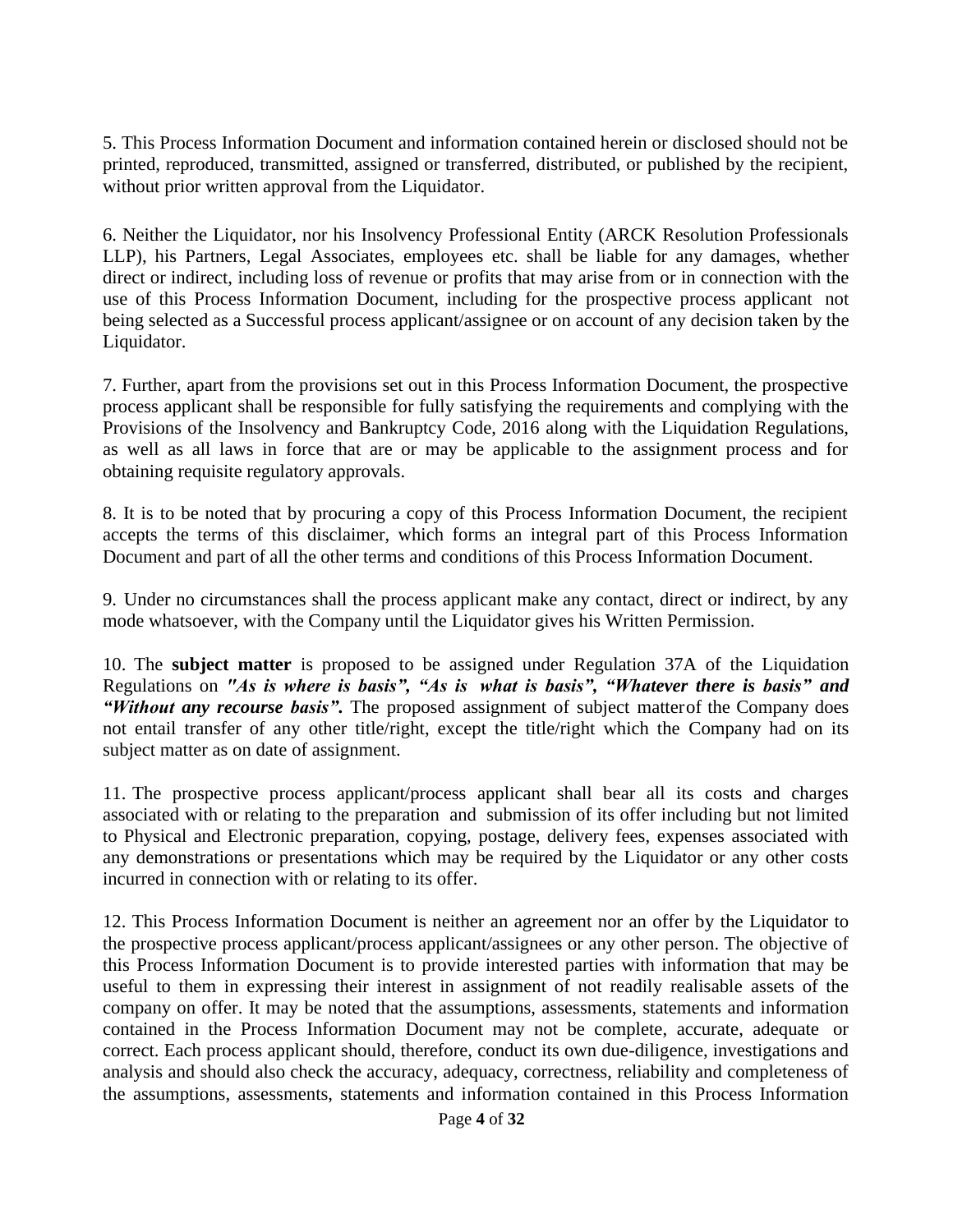Document and may get independent advice from appropriate sources.

13. Information provided in this Process Information Document has been collected and collated from several sources. The information given, by no means claims to be an exhaustive account of statutory requirements and should not be regarded as complete. The Liquidator accepts no liability or responsibility for the authenticity, accuracy or otherwise for any statement or informationcontained in the Process Information Document.

**14.** The details of the subject matter provided here with this process information document or otherwise uploaded on the specified website has been fetched from the records of the corporate debtor and is only an indicative list to give a brief idea about the items up for assignment. The liquidator, however, neither guarantees the accuracy or completeness of the list nor confirms the availability/realisability of the individual items. The assignment under Regulation 37A of the Liquidation Process Regulations, 2016 will be on **"As Is Where Is, As Is What Is, Whatever There Is and Without Recourse Basis"** and the prospective process applicants/process applicants/assignees are cautioned to exercise their own diligence in respect of the usefulness, availability, realisability and other related aspects. For this purpose, a verification of available records of the company, if required, may be arranged for process applicants on best efforts basis by the Liquidator. **Further, the subject matter for which the assignment is being contemplated are those which, in opinion of the Liquidator, are not readily realisable due to number of reasons. The liquidator proposes to assign all rights, interests/outcome & obligations pertaining to such subject matter to the prospective process applicant/assignee. Subsequent to the assignment of the subject matter, the liquidator will be substituted in all litigations, proceedings etc. by the successful process applicant/assignee who will be solely responsible for all past, present and future costs, charges, continuation of litigation, expenses and the outcome of litigations, proceedings thereof. Due to the inherent uncertainty surrounding its realization the transaction of assignment will be at solely at the risk & responsibility of the process applicant/assignee. The prospective process applicants are requested to exercise their wisdom before making any decision as once the offer of such process applicants is accepted, the liquidator will not be responsible for any shortcomings/shortfall/realisability or any other consequences arising out of the assignment of subject matter.**

15. It must be noted that this Process Information Document does not create any obligation on the part of the Liquidator or the Stakeholders Consultation (Financial Creditors) Committee or the financial creditors or the lenders to accept the offer. The Liquidator, being guided by the overall principle of maximization of value to stakeholders, would be free to accept / reject / seek modification / suggest amendments / negotiate all / any offer received including negotiating for the terms / consideration / tenure or any other aspect etc. of the offer, cancelling the current process and/ or start process afresh or any other action as it deems fit. Further, the Liquidator also reserves the right to extend the timeline for submitting offer or may even consider an offer made beyond the original / extended timeline. In case of multiple offers for assets (Rights and interest/receivables/recovery) on offer, the liquidator may accept the offer for a part or parts of assets / class of assets and may even resort to steps which among others may include open negotiations / inter-se bidding etc. for maximization of value.

16. Without prejudice, the Liquidator reserves the right to seek a legal opinion in any matter during the process and proceed accordingly.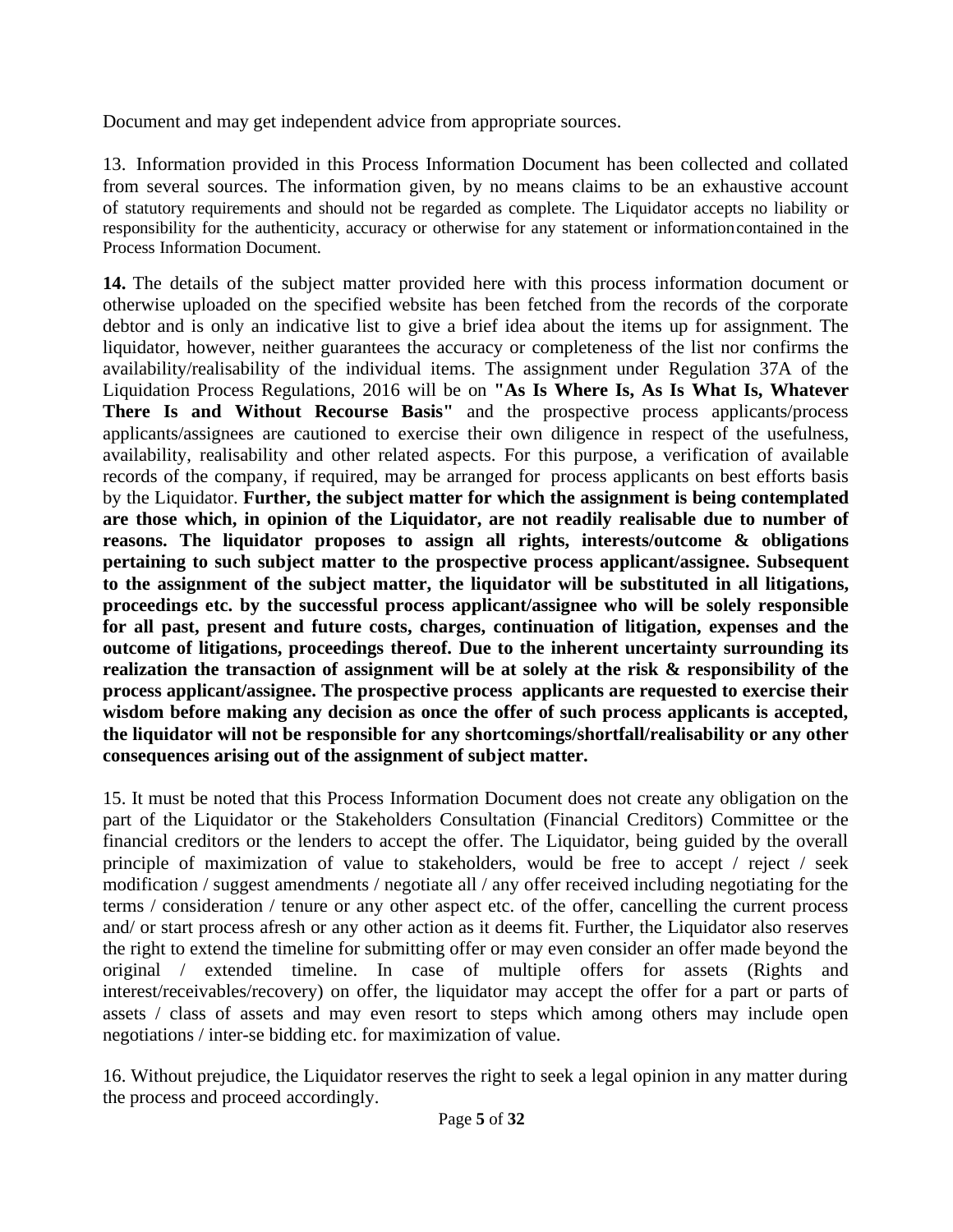## **INDEX**

| <b>Table of Contents</b>                                                                    | Page No   |  |
|---------------------------------------------------------------------------------------------|-----------|--|
| A - Information Must Be Read Before Investing                                               | $7 - 8$   |  |
| $B$ – Introduction                                                                          | 9         |  |
| C - About the Company/Present Status                                                        | 10        |  |
| <b>D</b> - Power of Liquidator for Assignment                                               | 11        |  |
| $E$ – Eligibility                                                                           | $12 - 14$ |  |
| F - Documents Required to Be Submitted to Ascertain Eligibility of The Process<br>Applicant | 15        |  |
| G - Visit For Due Diligence                                                                 | 16        |  |
| H - Due Diligence                                                                           | 17        |  |
| <b>I</b> - Assignment of Not Readily Realisable Assets                                      | $17 - 18$ |  |
| <b>J</b> - Earnest Money Deposit                                                            | 19        |  |
| K- Declaration of Successful Process applicant & Assignment Deed                            | 20        |  |
| L- Fraudulent And Corrupt Practices                                                         | $21 - 22$ |  |
| M- Cost, Expenses and Tax Implications                                                      | 23        |  |
| N- Governing Laws and Jurisdiction                                                          | 23        |  |
| Annexure I- Affidavit and Undertaking                                                       | $24 - 26$ |  |
| <b>Annexure II- Application Form</b>                                                        | 27        |  |
| Annexure III- Declaration by Process applicants (Process Applicants)                        | 28-29     |  |
| Annexure IV- Details of Assets (Rights and interest/recovery)                               | 30-32     |  |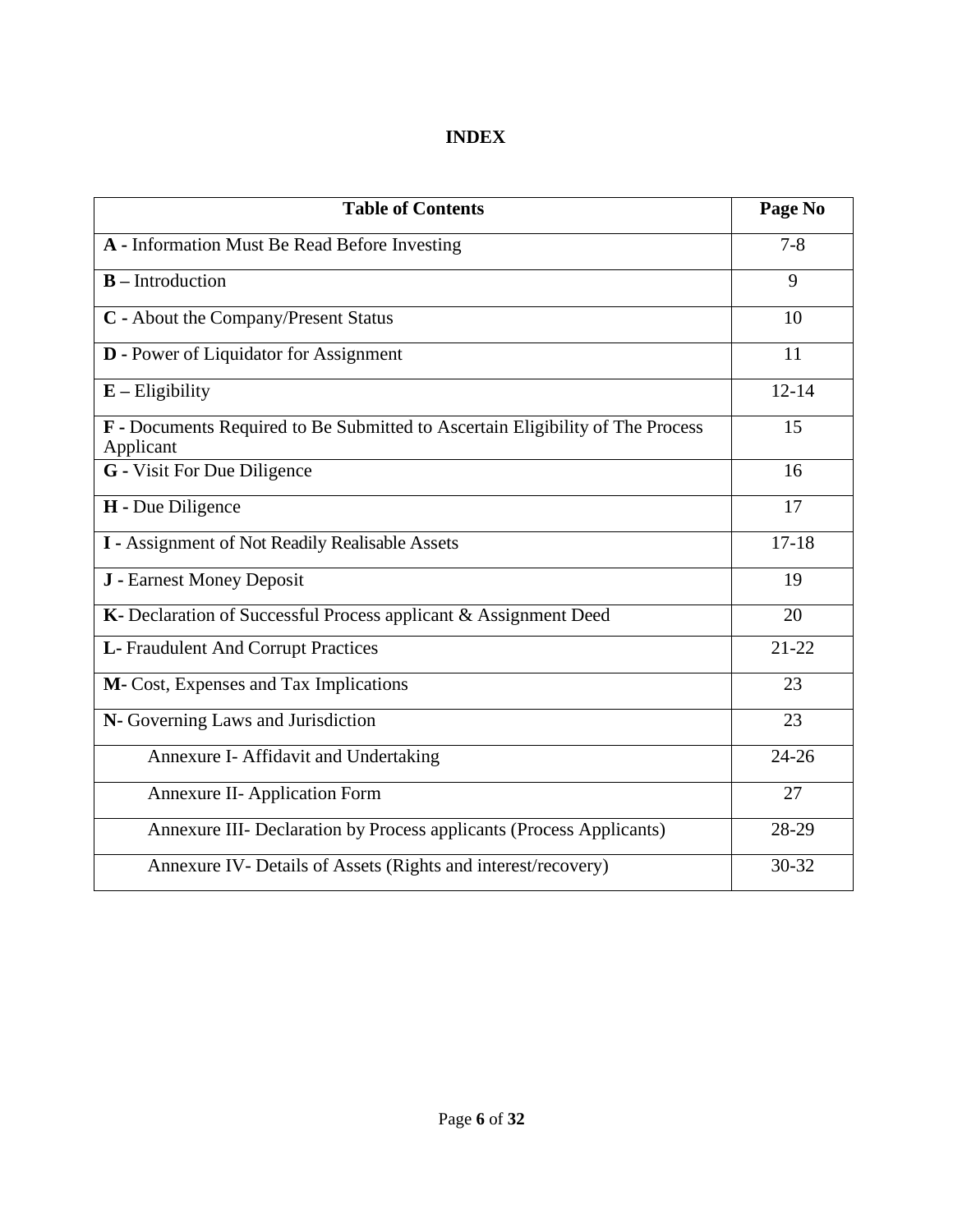## **A. INFORMATION MUST BE READ BEFORE INVESTING**

1. This Process Information Document has been issued for the purpose of carrying out assignment of subject matter of M/s Trend Flooring Private Limited- (In Liquidation) under the provisions of the Insolvency and Bankruptcy Code, 2016 ("IBC" or "Code") and Regulation 37A of the Insolvency and Bankruptcy Board of India (Liquidation Process) Regulations, 2016 ("Liquidation Regulations").

2. The information provided in this Process Information Document should be read together with the provisions of the IBC and the Liquidation Regulations. In the event of a conflict between this Process Information Document and the IBC or the Liquidation Regulations, the provisions of the IBC or the Liquidation Regulations, as the case may be, shall always prevail.

3. The information contained in this Process Information Document or subsequently provided to Process applicant(s), whether verbally or in documentary or any other form by or on behalf of the Liquidator, is provided to Process applicant(s) on the terms and conditions as set out in this Process Information Document.

4. The Liquidator may in his absolute discretion, but without being under any obligation to do so, update, amend or supplement the information, assessment or assumptions contained in this Process Information Document.

5. The issuance of this Process Information Document does not imply that the Liquidator is bound to select a process applicant/assignee or to appoint the Preferred process applicant/assignee as successful process applicant/assignee for the assets of the company on offer and the Liquidator reserves the right to reject all or any of the offers without assigning any reason whatsoever.

6. All terms and conditions with respect to the assignment of subject matter under Regulation 37A of the Liquidation Regulations of the company shall be governed by the directions of the Hon'ble National Company Law Tribunal (NCLT) and in accordance with the provisions of applicable laws. As mandated by the NCLT, the Liquidator shall exercise all rights with respect to assignment under Regulation 37A of the Liquidation Regulations of the Assets and it would be open to the Liquidator to appoint such experts, professionals, or other persons, as the Liquidator might think necessary, in consultation with Stakeholders (Financial Creditors) Consultation Committee/approval from SCC or NCLT, if deemed fit, so as to enable the assignment of the assets.

7. The Annexures to this Process Information Document shall form an integral part thereof and this Process Information Document shall always be read in conjunction with the Annexures appended hereto and the available documents relating to the assets on offer shall be made available for inspection on request to the Liquidator at [insolvency@arck.in.](mailto:insolvency@arck.in)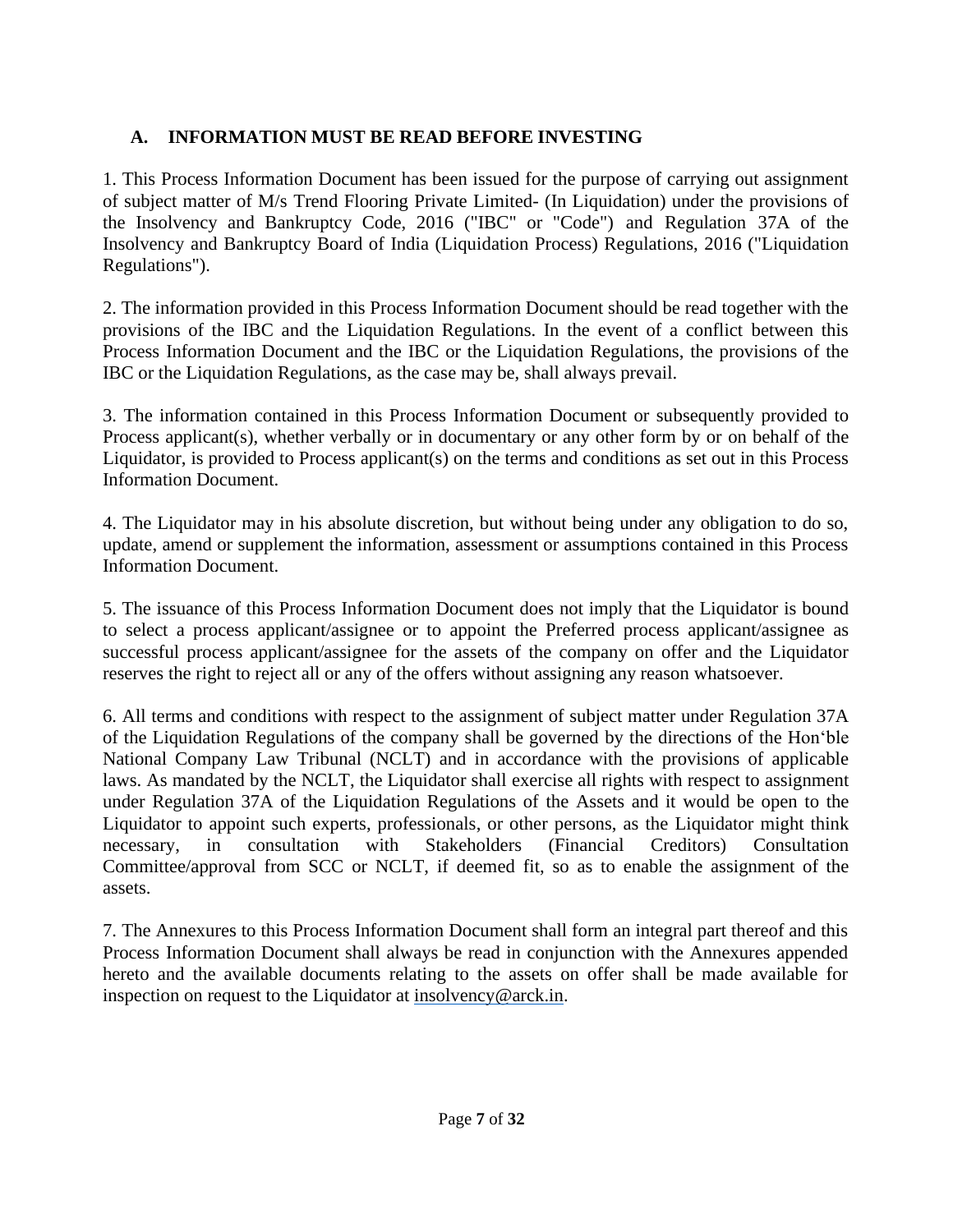**8.** It is clarified that if any right or interest in any asset devolves upon the Corporate Debtor pursuant to any future orders of Hon'ble NCLT/any other Court or any other Tribunal, the same shall not form part of this assignment of subject matter under Regulation 37A of the Liquidation Regulations and shall be dealt separately as per the directions of such Hon'ble NCLT/Court or as per the provisions of the Code and Regulations made there-under.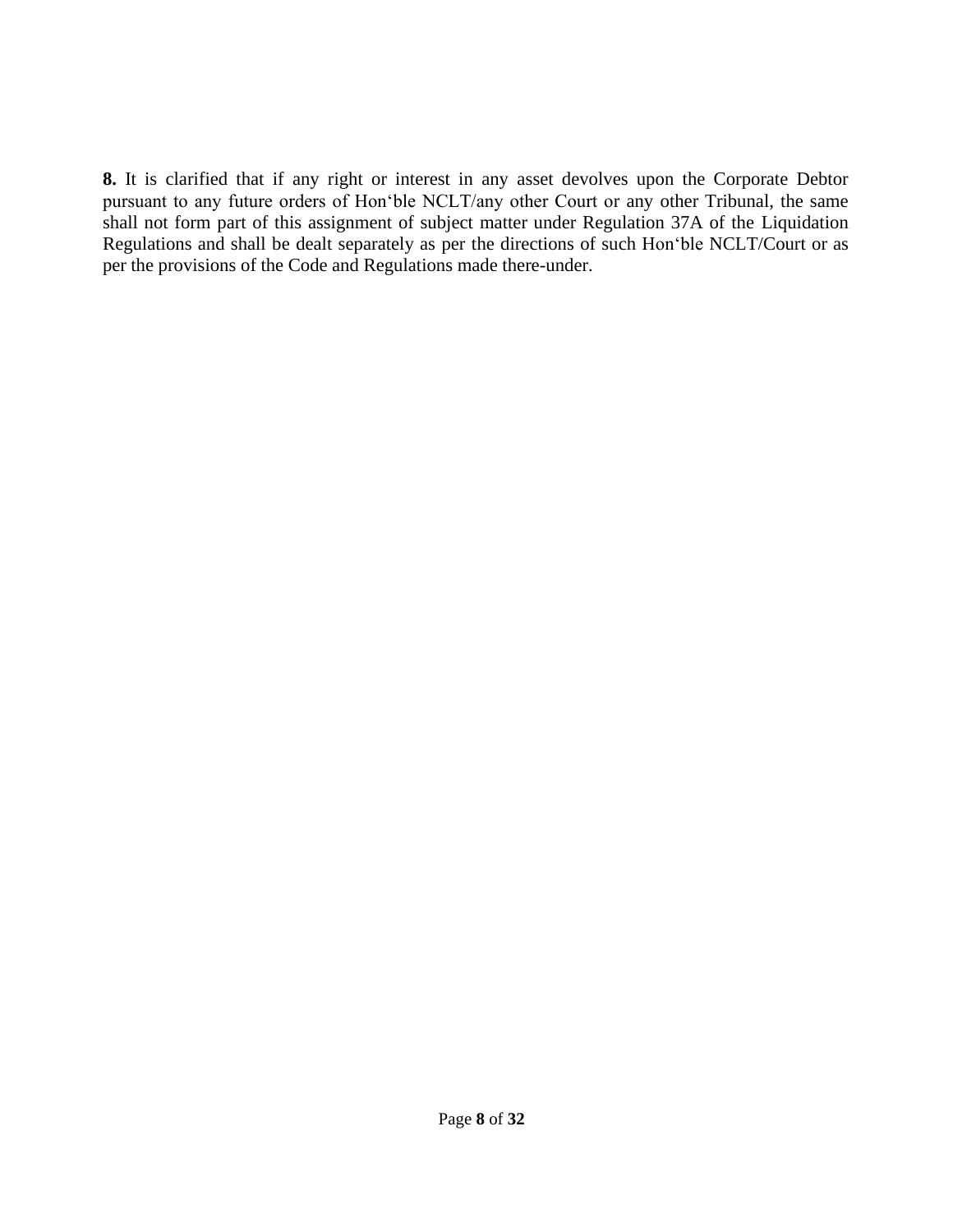### **B. INTRODUCTION**

1. The Company's Liquidation Process has been initiated under the provisions of the IBC and the Liquidation Regulations by an order of the Hon'ble NCLT, Division Bench III, Delhi dated 09.09.2020. As per the said order, Mr. Chanchal Dua has been appointed as the Liquidator.

2. It is an endeavour of the Liquidator to assign the underlying assets which are not readily realisable assets comprising the liquidation estate of the Company in the manner specified under Regulation 37A of the Liquidation Regulations, any other rules, regulations, orders, circulars, directions or notifications or the like, issued pursuant to or under the IBC or the Liquidation Regulations, as the case may be, and as per directions, if any, of the NCLT in respect of the liquidation process of the Company and in the manner specified in this Process Information Document.

3. The assignment shall be conducted in the manner specified as per Regulation 37A of the Liquidation Regulations and as per directions, if any, of the NCLT in respect of the liquidation process of the Company and in the manner specified in this Process Information Document.

4. The process applicants are encouraged to make themselves acquainted with the provisions of the IBC and the Liquidation Regulations and any other rules, regulations, orders, circulars, directions or notifications or the like, issued pursuant to or under the IBC or the Liquidation Regulations, as the case maybe.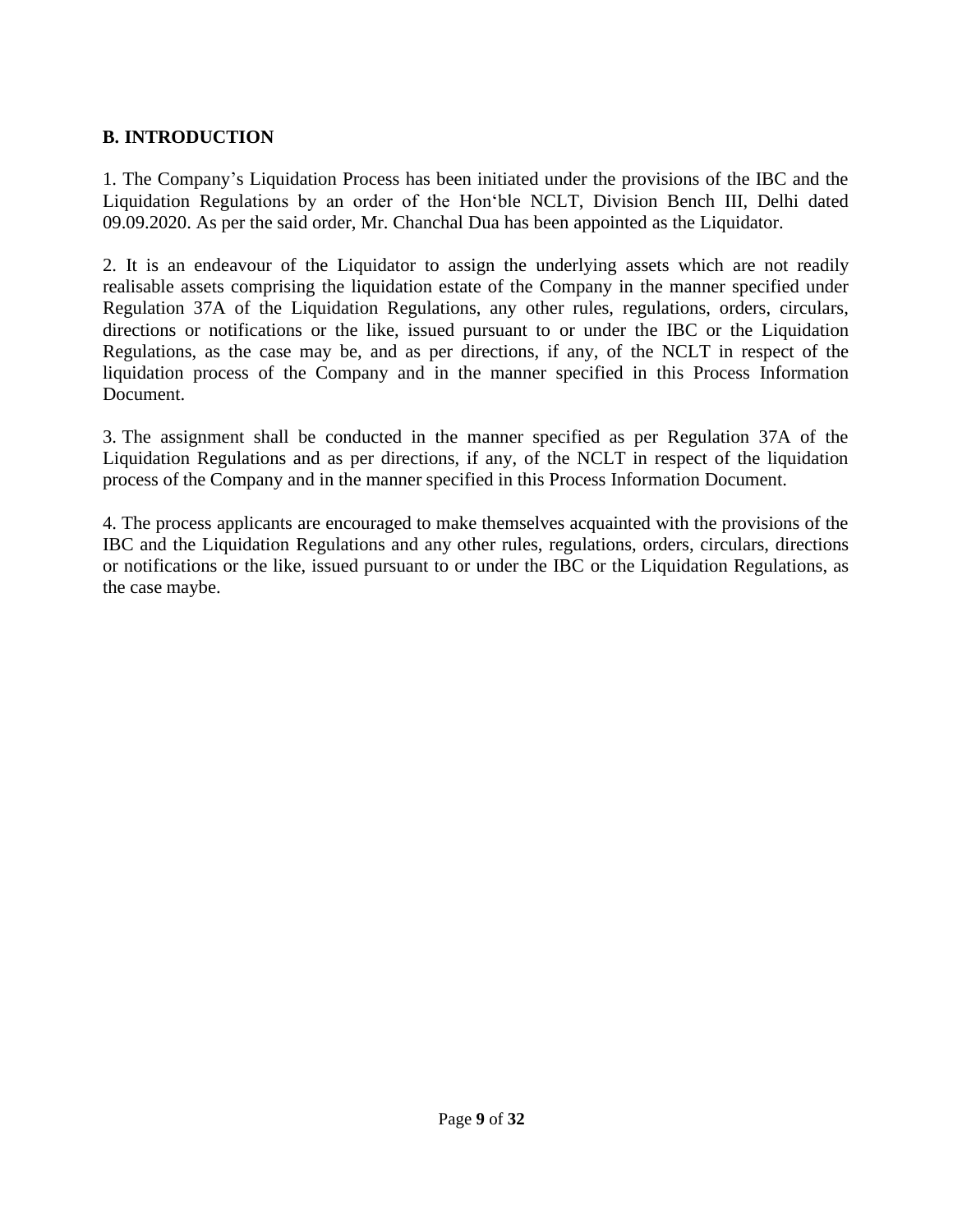### **C. ABOUT THE COMPANY**

### **Brief Background:**

The company was promoted by Mr. Arvind Narayan Singh on 20.12.2005. The company started the business of manufacturing, buying, selling, importing, exporting and dealing in all kinds of nonwoven products made out of cotton, jute, silk, wool, polyester and any other fiber material for industrial, household, and other allied purposes including carpets, floor coverings, filter fabrics, geo textiles, blankets, interfacing, mattresses, sheeting. The corporate debtor had availed the credit facilities/working capital facilities and a car loan from State Bank of India. Various Car Loans were taken from other Banks / Financial Institutions also. The account of the corporate debtor was declared as NPA by the State Bank of India on 17.02.2019. An application filed by M/s Flexituff Ventures International Limited (Operational Creditor), before Hon'ble NCLT, Division Bench III, New Delhi was admitted vide its order dated 09.10.2019

### *Present Status:*

Vide Order dated 9th October 2019, the National Company Law Tribunal, Division Bench III, New Delhi admitted Corporate Insolvency Resolution Process (CIRP) for the Company and appointed Mr. Rajeev Saxena as its Interim Resolution Professional. Thereafter, Mr. Chanchal Dua was appointed as Resolution Professional by an application filed by the Committee of Creditors (CoC) to the Hon'ble NCLT on  $6<sup>th</sup>$  December 2019. After the CIRP Period, on the application of Resolution Professional, Hon'ble NCLT, Division Bench III, New Delhi ordered for liquidation of the Company on 9th September 2020 and Mr. Chanchal Dua, an Insolvency and Bankruptcy Board of India's (IBBI's) Registered Insolvency Professional, holding IBBI Registration Number: IBBI/IPA-003/IP- N00083/2017-18/10821, was appointed as the Liquidator of the Company.

**However, some assets i.e subject matter of the company which have been construed as Nonreadily Realisable Assets owing to several issues and disputes pending before NCLT/other Court and have been contemplated to be assigned under Regulation 37A of IBBI (Liquidation Process) Regulations, 2016.**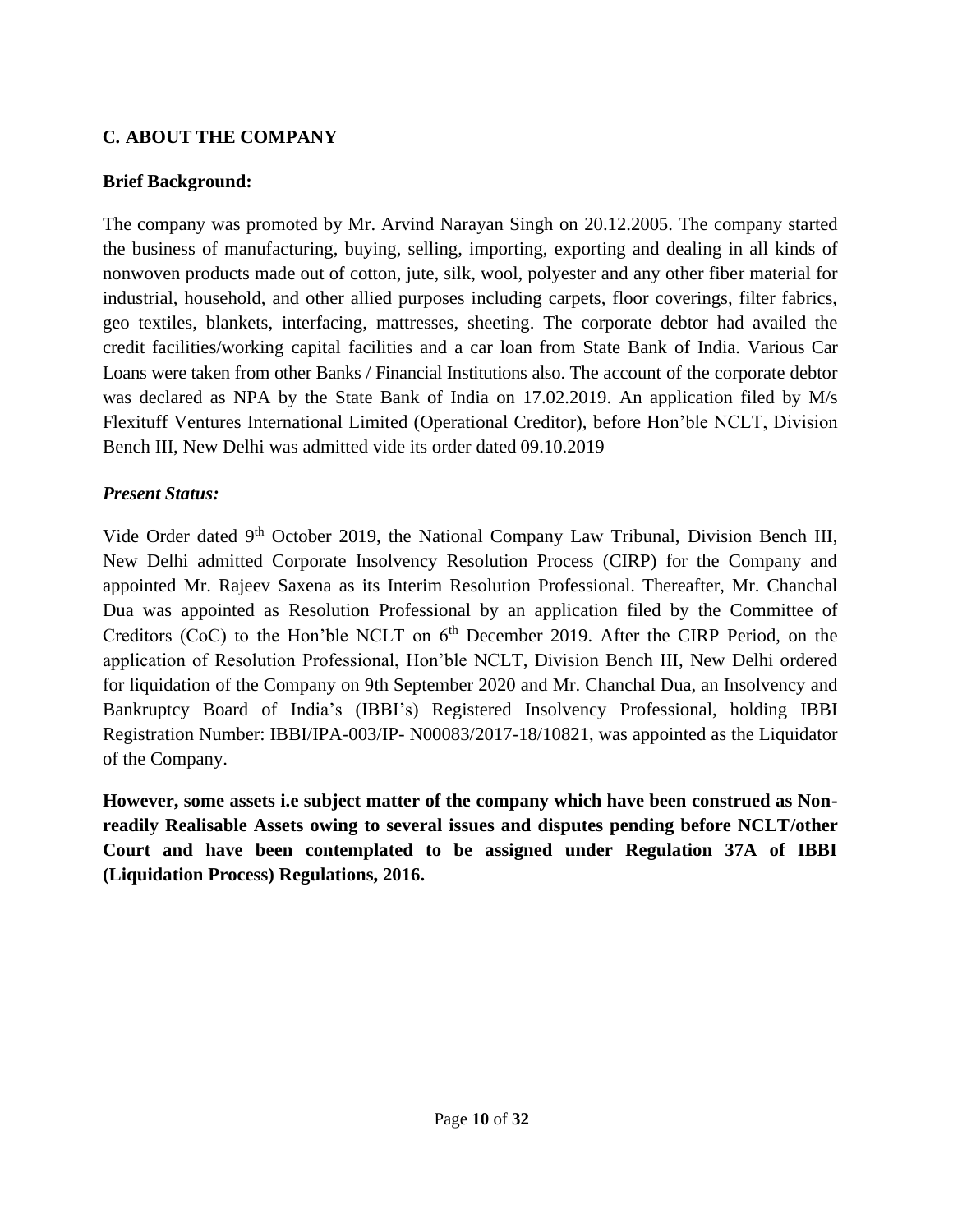### **D. POWER OF LIQUIDATOR FOR ASSIGNMENT**

In view of the difficulties faced for realisation of some of the assets i.e subject matter of the corporate debtor which may not be readily convertible into cash and distributed among the stakeholders of the corporate debtor and/or may require an indefinite time for their realisation on account of peculiar nature of such assets or special circumstances, **Regulation 37A has been inserted in IBBI (Liquidation Process) Regulations, 2016**, which provides as under: -

### *37A. Assignment of not readily realisable assets.*

*(1) A liquidator may assign or transfer a not readily realisable asset through a transparent process, in consultation with the stakeholders' consultation committee in accordance with regulation 31A, for a consideration to any person, who is eligible to submit a resolution plan for insolvency resolution of the corporate debtor.*

*Explanation. — For the purposes of this sub-regulation, "not readily realisable asset" means any asset included in the liquidation estate which could not be sold through available options and includes contingent or disputed assets and assets underlying proceedings for preferential, undervalued, extortionate credit and fraudulent transactions referred to in sections 43 to 51 and section 66 of the Code.]*

Accordingly, in terms of Regulation 37A of the Liquidation Regulations the Liquidator is inviting offers for assignment of subject matter which are not readily realizable assets of M/s Trend Flooring Private Limited- In Liquidation, details of which are elaborated at **Annexure IV**.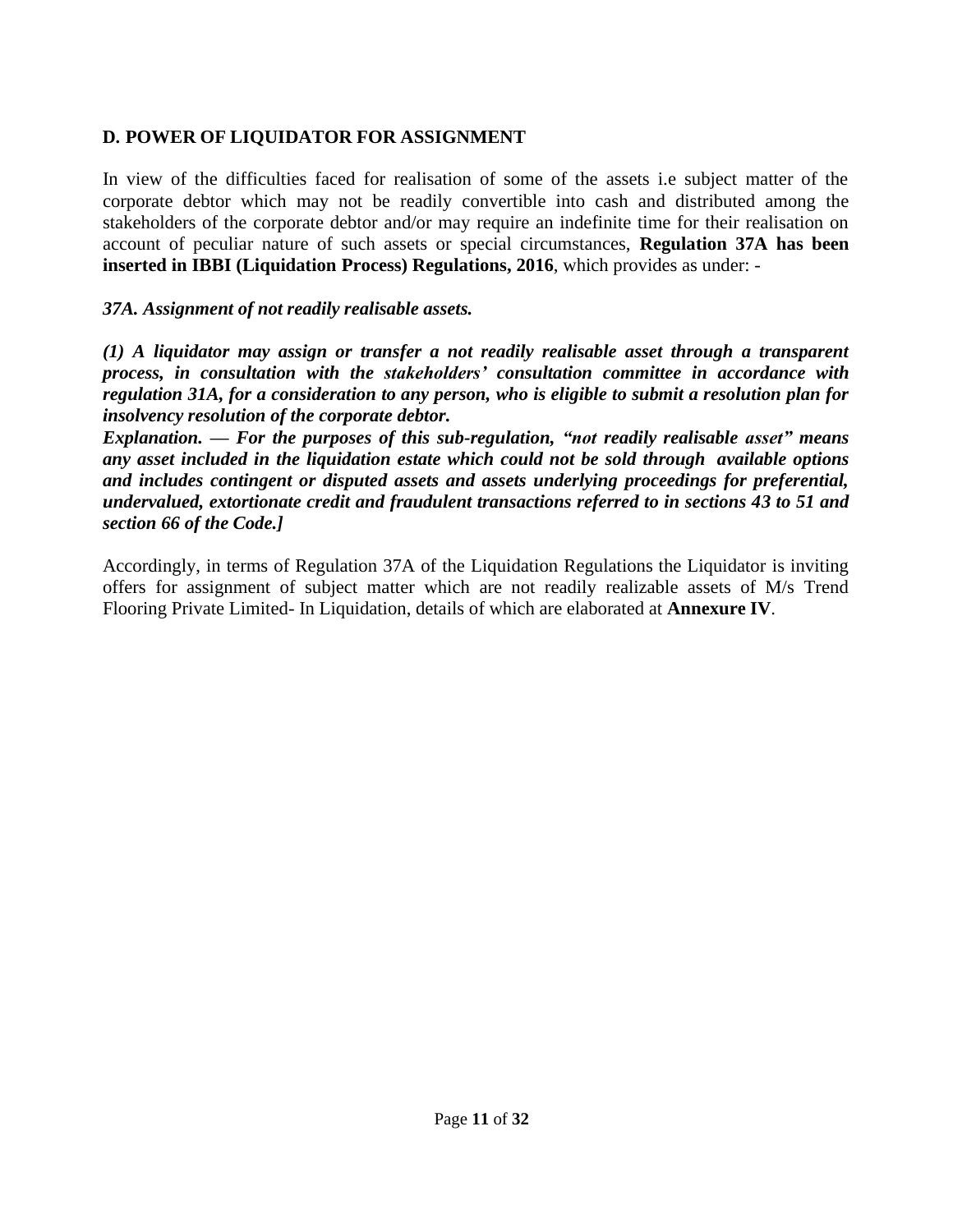## **E. ELIGIBILITY**

The Process Applicant/Assignee (hereinafter also referred to as "Process Applicant") for the purposes of assignment of subject matter of the company as being offered under Regulation 37A of Liquidation Regulations, shall not be eligible to submit a bid/offer for assignment of those assets of the Company on offer if it fails to meet the eligibility criteria as set out in Section 29A of the IBC (as amended from time to time).

A careful reading of Section 29 A of the IBC states that a person shall not be eligible to submit a bid/offer, if such person, or any other person acting jointly or in concert with such person —

- a) is an undischarged insolvent;
- b) is a wilful defaulter in accordance with the guidelines of the Reserve Bank of India issued under the Banking Regulation Act, 1949 (10 of 1949);
- c) at the time of submission of the resolution plan has an account, or an account of a corporate debtor under the management or control of such person or of whom such person is a promoter, classified as non-performing asset in accordance with the guidelines of the Reserve Bank of India issued under the Banking Regulation Act, 1949 (10 of 1949) [or the guidelines of a financial sector regulator issued under any other law for the time being in force,] and at least a period of one year has lapsed from the date of such classification till the date of commencement of the corporate insolvency resolution process of the corporate debtor:

Provided that the person shall be eligible to submit a resolution plan if such person makes payment of all overdue amounts with interest thereon and charges relating to nonperforming asset accounts before submission of resolution plan:

Provided further that nothing in this clause shall apply to a resolution applicant where such applicant is a financial entity and is not a related party to the corporate debtor.

Explanation I.- For the purposes of this proviso, the expression "related party" shall not include a financial entity, regulated by a financial sector regulator, if it is a financial creditor of the corporate debtor and is a related party of the corporate debtor solely on account of conversion or substitution of debt into equity shares or instruments convertible into equity shares [or completion of such transactions as may be prescribed], prior to the insolvency commencement date.

Explanation II. For the purposes of this clause, where a resolution applicant has an account, or an account of a corporate debtor under the management or control of such person or of whom such person is a promoter, classified as non-performing asset and such account was acquired pursuant to a prior resolution plan approved under this Code, then,the provisions of this clause shall not apply to such resolution applicant for a period of threeyears from the date of approval of such resolution plan by the Adjudicating Authority underthis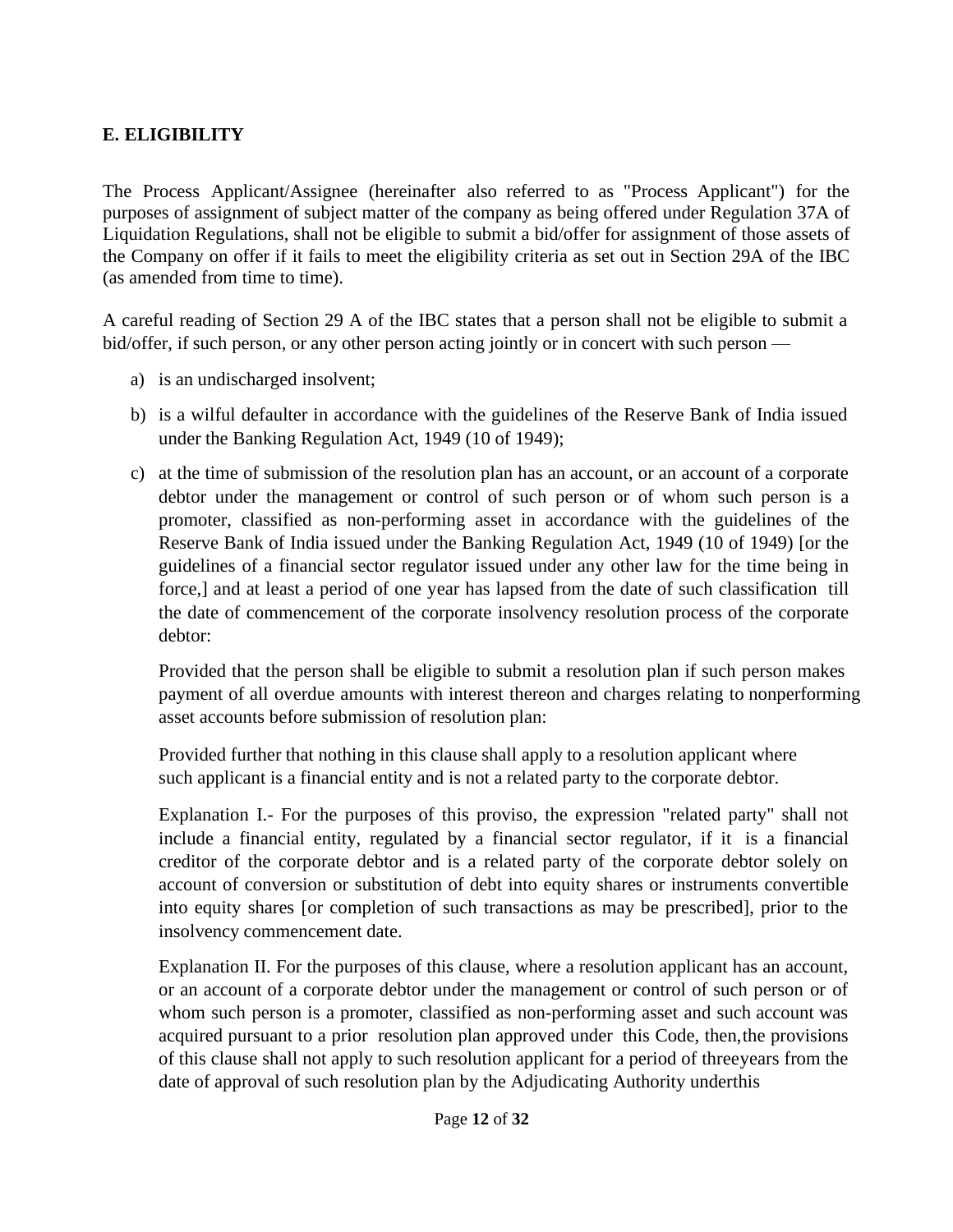- d) has been convicted for any offence punishable with imprisonment  $-$  (i) for two years or more under any Act specified under the Twelfth Schedule; or (ii) for seven years or more under any law for the time being in force: Provided that this clause shall not apply to a person after the expiry of a period of two years from the date of his release from imprisonment: Provided further that this clause shall not apply in relation to a connected person referred to in clause(iii) of Explanation I];
- e) is disqualified to act as a director under the Companies Act, 2013 (18 of 2013):

[Provided that this clause shall not apply in relation to a connected person referred to in clause **(iv)** of Explanation I;]

- f) is prohibited by the Securities and Exchange Board of India from trading in securities or accessing the securities markets;
- g) has been a promoter or in the management or control of a corporate debtor in which a preferential transaction, undervalued transaction, extortionate credit transaction or fraudulent transaction has taken place and in respect of which an order has been made by the Adjudicating Authority under this Code:

[Provided that this clause shall not apply if a preferential transaction, undervalued transaction, extortionate credit transaction or fraudulent transaction has taken place prior to the acquisition of the corporate debtor by the resolution applicant pursuant to a resolution plan approved under this Code or pursuant to a scheme or plan approved by a financial sector regulator or a court, and such resolution applicant has not otherwise contributed to the preferential transaction, undervalued transaction, extortionate credit transaction or fraudulent transaction;]

- h) has executed a guarantee in favour of a creditor in respect of a corporate debtor against which an application for insolvency resolution made by such creditor has been admitted under this Code and such guarantee has been invoked by the creditor and remains unpaid in full or part;
- i) is subject to any disability, corresponding to clauses (a) to (h), under any law in a jurisdiction outside India; or
- j) has a connected person not eligible under clauses (a) to (i).

Explanation [I]. — For the purposes of this clause, the expression "connected person" means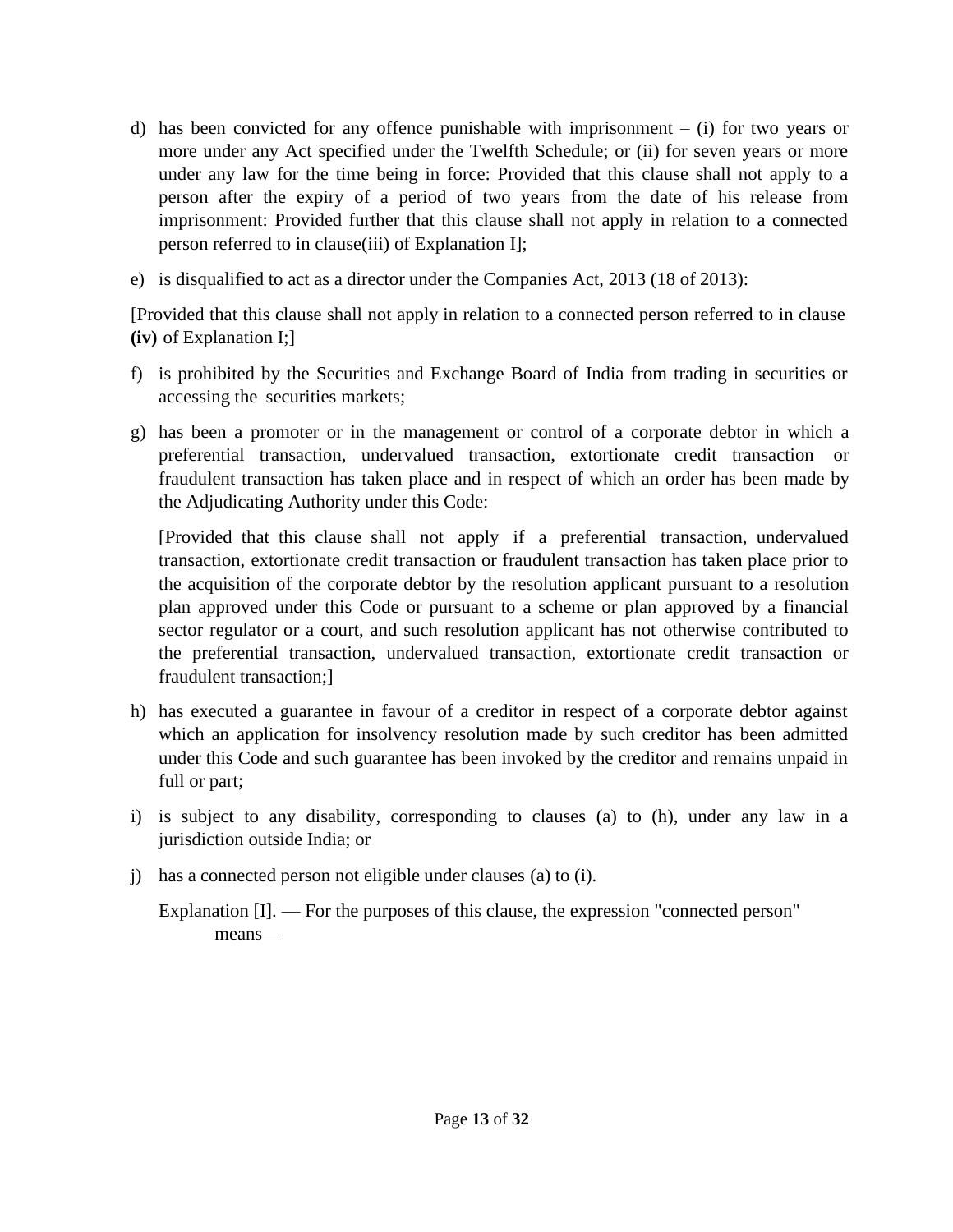(i) any person who is the promoter or in the management or control of the resolution applicant; or

(ii) any person who shall be the promoter or in management or control of the business of the corporate debtor during the implementation of the resolution plan; or

(iii) the holding company, subsidiary company, associate company or related party of a person referred to in clauses (i) and (ii):

Provided that nothing in clause (iii) of Explanation I shall apply to a resolution applicant where such applicant is a financial entity and is not a related party of the corporate debtor: Provided further that the expression "related party" shall not include a financial entity, regulated by a financial sector regulator, if it is a financial creditor of the corporate debtor and is a related party of the corporate debtor solely on account of conversion or substitution of debt into equity shares or instruments convertible into equity shares [or completion of such transactions as may be prescribed], prior to the insolvency commencement date;

Explanation II—For the purposes of this section, "financial entity" shall mean the following entities which meet such criteria or conditions as the Central Government may, in consultation with the financial sector regulator, notify in this behalf, namely: —

- (a) a scheduled bank;
- (b) any entity regulated by a foreign central bank or a securities market regulator or other financial sector regulator of a jurisdiction outside India which jurisdiction is compliant with the Financial Action Task Force Standards and is a signatory to the International Organisation of Securities Commissions Multilateral Memorandum of Understanding;
- (c) any investment vehicle, registered foreign institutional process applicant, registered foreign portfolio process applicant or a foreign venture capital process applicant, where the terms shall have the meaning assigned to them in regulation 2 of the Foreign Exchange Management (Transfer or Issue of Security by a Person Resident Outside India) Regulations, 2017 made under the Foreign Exchange Management Act, 1999 (42 of 1999);
- (d) an asset reconstruction company register with the Reserve Bank of India under section 3 of the Securitisation and Reconstruction of Financial Assets and Enforcement of Security Interest Act, 2002 (54 of 2002);
- (e) an Alternate Investment Fund registered with Securities and Exchange Board of India;
- (f) such categories of persons as may be notified by the Central Government.]

#### *(Note: For complete text of Sec 29A, please refer to the Insolvency and Bankruptcy Code, 2016)*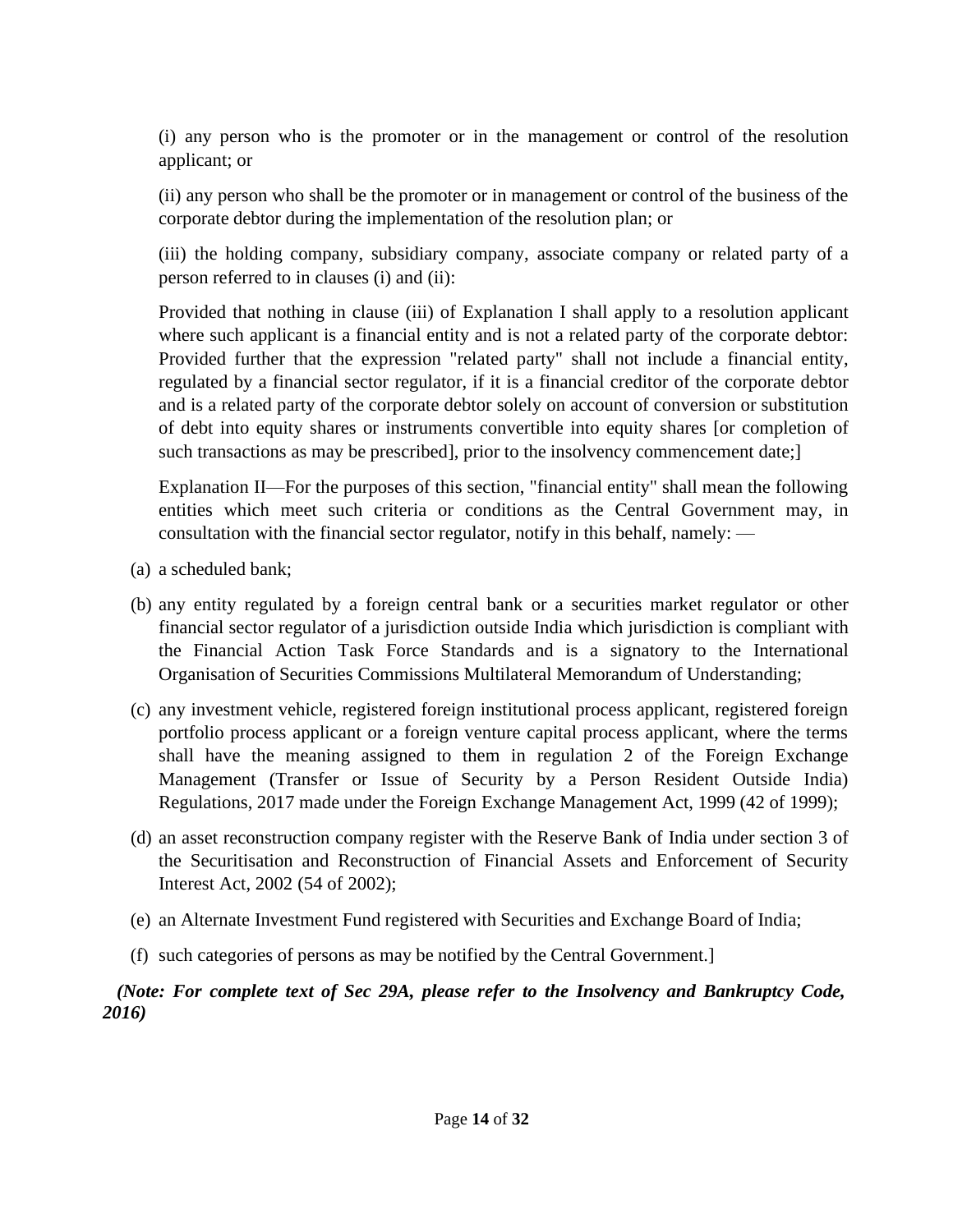### **F. DOCUMENTS REQUIRED TO BE SUBMITTED TO ASCERTAIN ELIGIBILITY OF THE PROCESS APPLICANT**

The process applicant would need to submit the following forms, documents and authorizations to participate in the Assignment Process of subject matter:

1. Ownership Structure and Composition of the Process applicant, Proof of Identification, Current Address- Proof, PAN card, Valid e-mail ID, Landline and Mobile Phone number

2. Authorization to the Signatory (in case the Process applicant is a legal entity)

3. Affidavit and Undertaking by the Process applicant (through Authorized Signatory in case the process applicant is a legal entity). The Format for the Affidavit and Undertaking is attached vide '**Annexure I**.

4. An eligible process applicant will need to submit the duly filled, signed and stamped Interest Application Form attached vide '**Annexure II**, and duly filled, signed and stamped Declaration by Process applicants attached vide '**Annexure III**.

Please note that only the eligible process applicants will gain access to documentation, additional information required for due diligence, after due submission of the documents required and declaration form. Further, if needed, the meeting with Liquidator for only the eligible bidders may be held at Liquidator's office on best effort basis subject to disclaimer clause in the beginning of the Process Information Document.

*Further, it should be noted that at any stage of the assignment process, the liquidator may ask for any additional documents from the prospective process applicants to evaluate their eligibility. The liquidator, at his sole discretion, may disqualify the prospective process applicant/process applicant for non-submission of the requested documents.*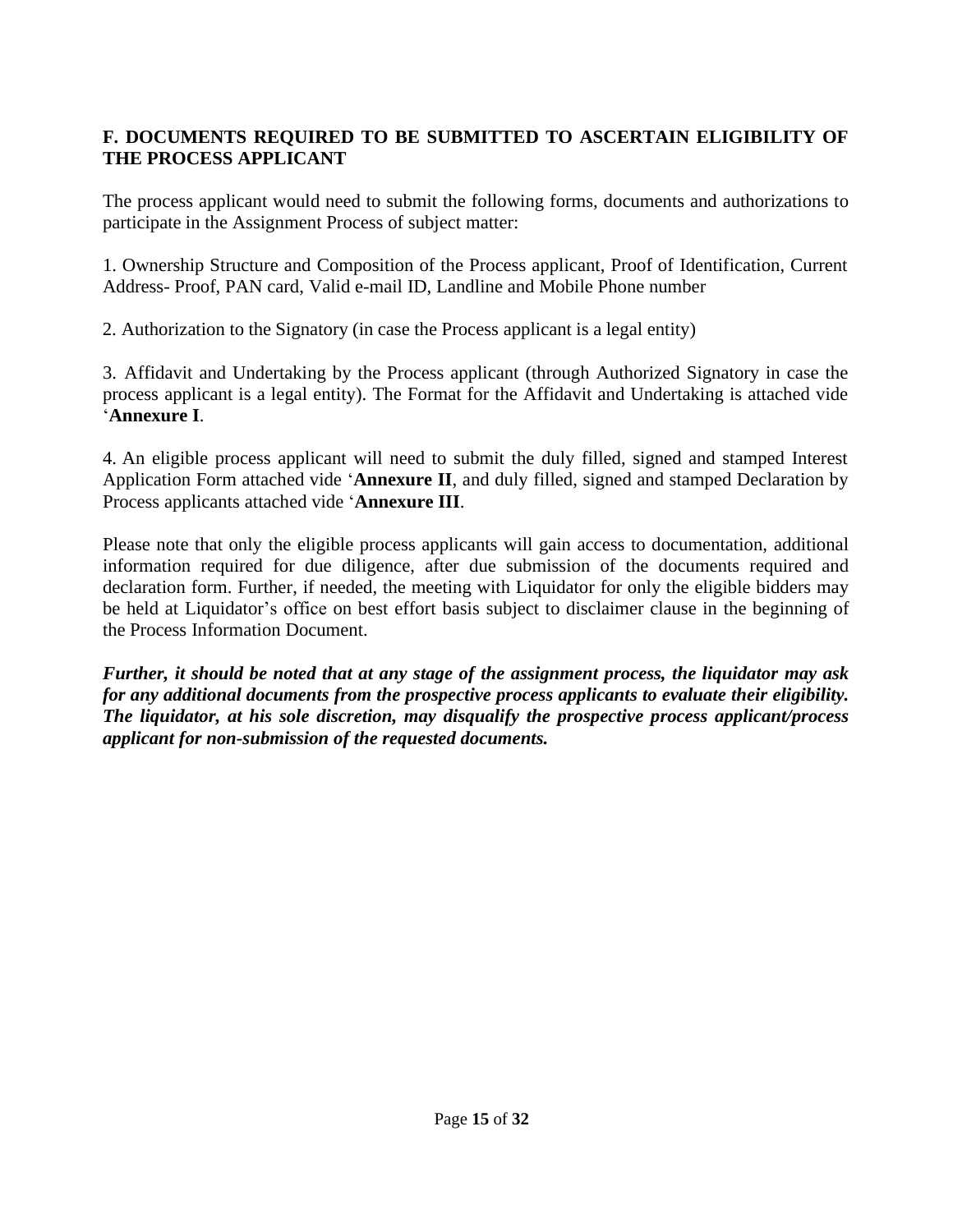### **G. VISIT FOR DUE DILIGENCE**

Eligible Process applicant may request the Liquidator to arrange for verification of documents/records available with liquidator pertaining to subject matter on offer for assignment under Regulation 37A of Liquidation Regulations.

The Liquidator may coordinate verification of available documents/records of the company pertaining to the underlying assets on offer for assignment for eligible Process applicant at any time prior to the closure of the assignment process, following a request for such verification by the eligible Process applicant on best effort basis. The Liquidator will communicate, in advance,to such eligible Process applicant, all the relevant details, terms and conditions, if any, with respect to such verification, if possible. The Liquidator reserves the right to not arrange a visit for verification for any reason whatsoever, irrespective of the request of the eligible Process applicant.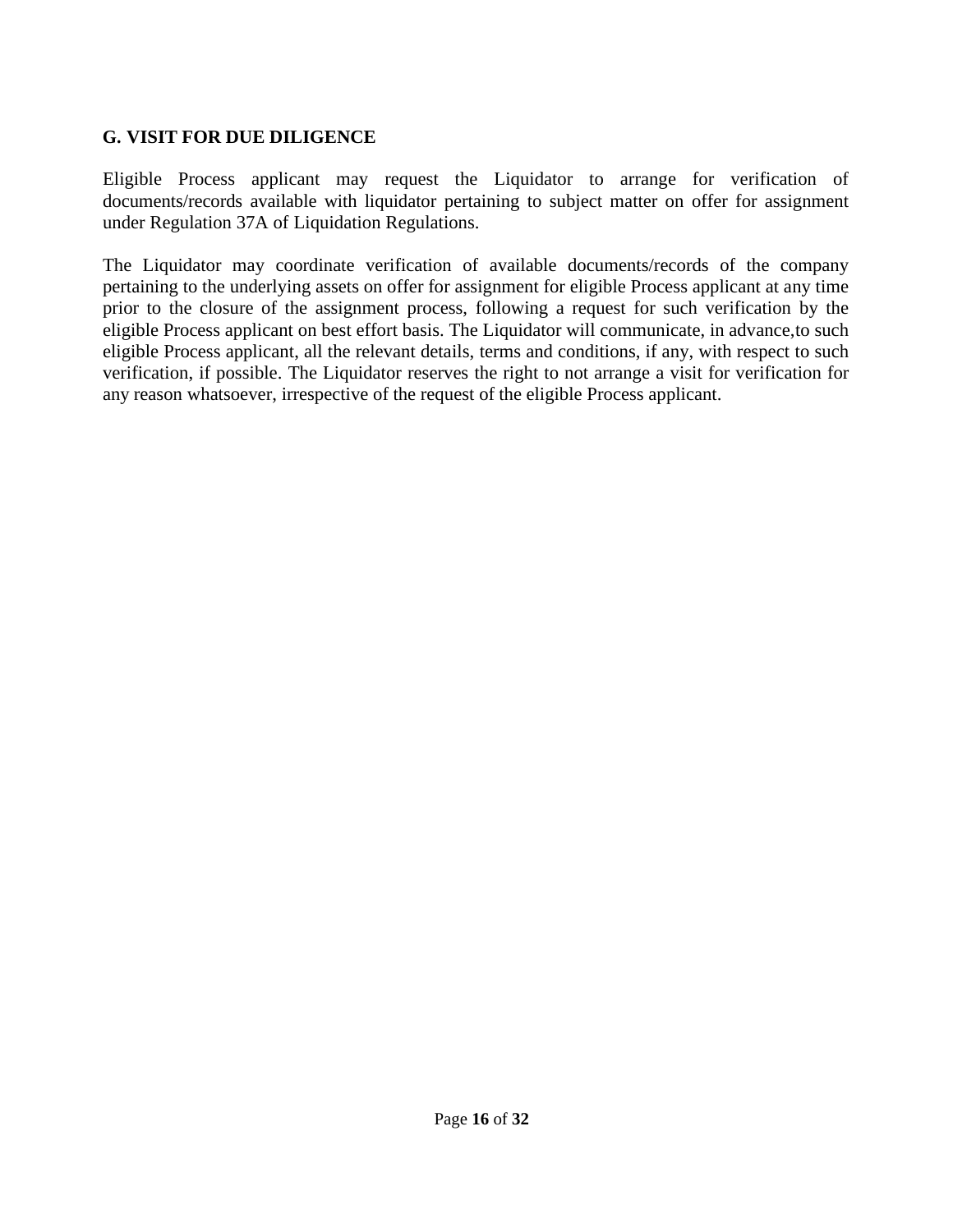#### **H. DUE DILIGENCE**

The Liquidator shall endeavour to provide necessary assistance, facilitating the conduct of due diligence by interested Process applicant. The information and documents shall be provided by the Liquidator in good faith.

The subject matter on offer for assignment of Not Readily Realizable Assets of theCompany are proposed to be assigned on *"As is where is basis", "As is what is basis", "Whatever there is basis" and "Non-recourse basis"***.** All assignment charges, taxes, cess, expenses, duty, in respect of the subject matter should be ascertained by the process applicant (being process applicant) and would be borne by the successful Process applicant.

#### **I. ASSIGNMENT OF ASSETS**

#### **NOTICE UNDER REGULATION 37A OF IBBI (LIQUIDATION PROCESS), REGULATIONS, 2016 FOR ASSETS OF TREND FLOORING PRIVATE LIMITED (IN LIQUIDATION) (CIN: U17226DL2005PTC143849)**

#### [**Assignment under Insolvency & Bankruptcy Code, 2016-("IBC")]**

Offers are invited from Investors for Assignment of Not Readily Realizable Assets of Trend Flooring Private Limited (In Liquidation), including litigation and consequential rights in avoidance application pending with Hon'ble NCLT, under Regulation 37A of the Insolvency and Bankruptcy Board of India (Liquidation Process) Regulations, 2016 on "AS IS WHERE IS, AS IS WHAT IS, WHATEVER THERE IS AND WITHOUT RECOURSE BASIS''

The Details of the Assets offered for Assignment are as under:

#### **LIST OF NOT READILY REALISABLE ASSETS**

| <b>Particulars</b>                                                    | Underlying         | <b>Annexure In</b> |
|-----------------------------------------------------------------------|--------------------|--------------------|
|                                                                       | Amount             | <b>Process</b>     |
|                                                                       | $(\mathbf{INR})^*$ | <b>Information</b> |
|                                                                       |                    | <b>Document</b>    |
| Assignment of all Rights and Interests for Application filed under    | 1,26,87,127/-      |                    |
| Section 9 of IBC, 2016 before NCLT Delhi to initiate CIRP against     |                    |                    |
| Debtor of the Company namely M/s Vasisht Agencies Pvt. Ltd.           |                    |                    |
| Assignment of all Rights and Interests, for Application for Avoidance | $8,92,980/-$       |                    |
| of Preferential Transaction filed u/s 19(2) and section 43 of IBC,    |                    |                    |
| 2016 before NCLT Delhi, for recovery from ICICI Bank Ltd. / Ex-       |                    |                    |
| Directors of Corporate Debtor                                         |                    |                    |
| Assignment of all Rights and Interests for Application filed before   | 23,00,000/-        | Annexure-IV        |
| Hon'ble CMM Saket Court Delhi, under Sec 156(3) for filing / status   |                    |                    |
| of FIRs for following 4 missing vehicles belonging to company and     |                    |                    |
| Sale of these vehicles on recovery:                                   |                    |                    |
| 1. Toyota Fortuner Car [DL14 CC 2358] -Value Rs.14 Lacs approx.       |                    |                    |
| (2015 Model-Diesel)                                                   |                    |                    |
| 2. Toyota Innova Car [DL 3C BM 2023]-Value Rs. 3 Lacs approx.         |                    |                    |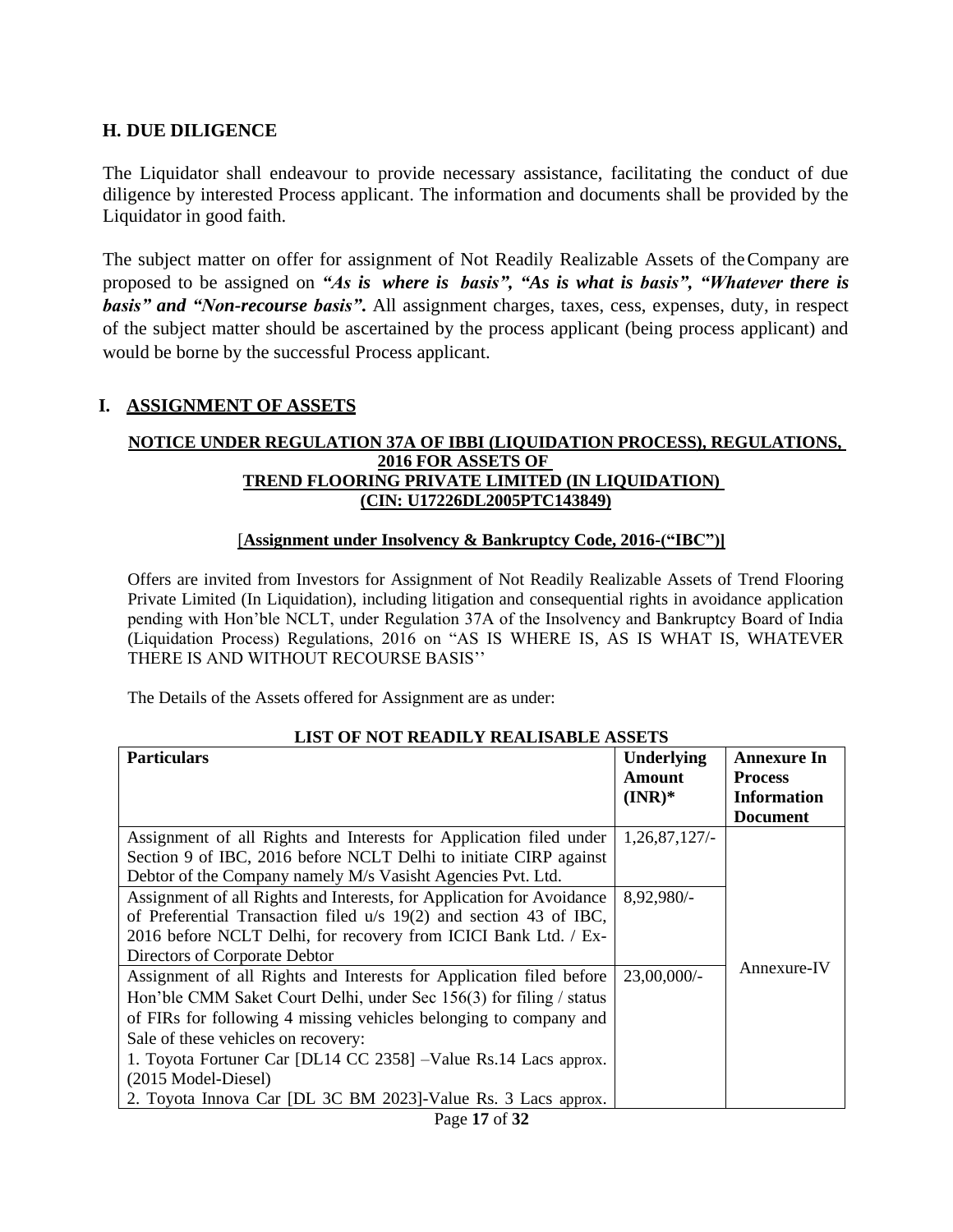| (2009 Model-Diesel)                                              |              |  |
|------------------------------------------------------------------|--------------|--|
| 3. Honda City Car [DL 3C BE 3487]-Value Rs. 2.5 Lacs approx.     |              |  |
| (2009 Model-Petrol)                                              |              |  |
| 4. Mercedes Benz C-Class Car [DL 3C AY 1680] - Value Rs.3.5 Lacs |              |  |
| approx. (2007 Model-Diesel)                                      |              |  |
| (Above are estimated values)                                     |              |  |
| <b>GRAND TOTAL</b>                                               | 1,58,80,107/ |  |

\*GST Extra as applicable

Interested parties may submit their offers to the undersigned latest by **Tuesday, 7th June 2022**. The assignment will be subject to the Provisions of the IBC 2016 read with Regulations made thereunder and the process information document.

For further details, please refer to the process information document uploaded on website **www.arck.in.**

 Chanchal Dua M - 9958990842 Liquidator- Trend Flooring Pvt. Ltd. IBBI Reg. No- IBBI/IPA-003/IP-N00083/2017-18/10821 Regd. Address & Email ID: 5/36, First Floor, Ramesh Nagar, New Delhi – 110015; chanchalduaco@gmail.com Date: 23.05.2022 Correspondence Address & E-mail ID: Place: New Delhi 409, Ansal Bhawan, 16, Kasturba Gandhi Marg, New Delhi -110001 Ph: 011-45101111, E Mail: [Insolvency@arck.in](mailto:Insolvency@arck.in)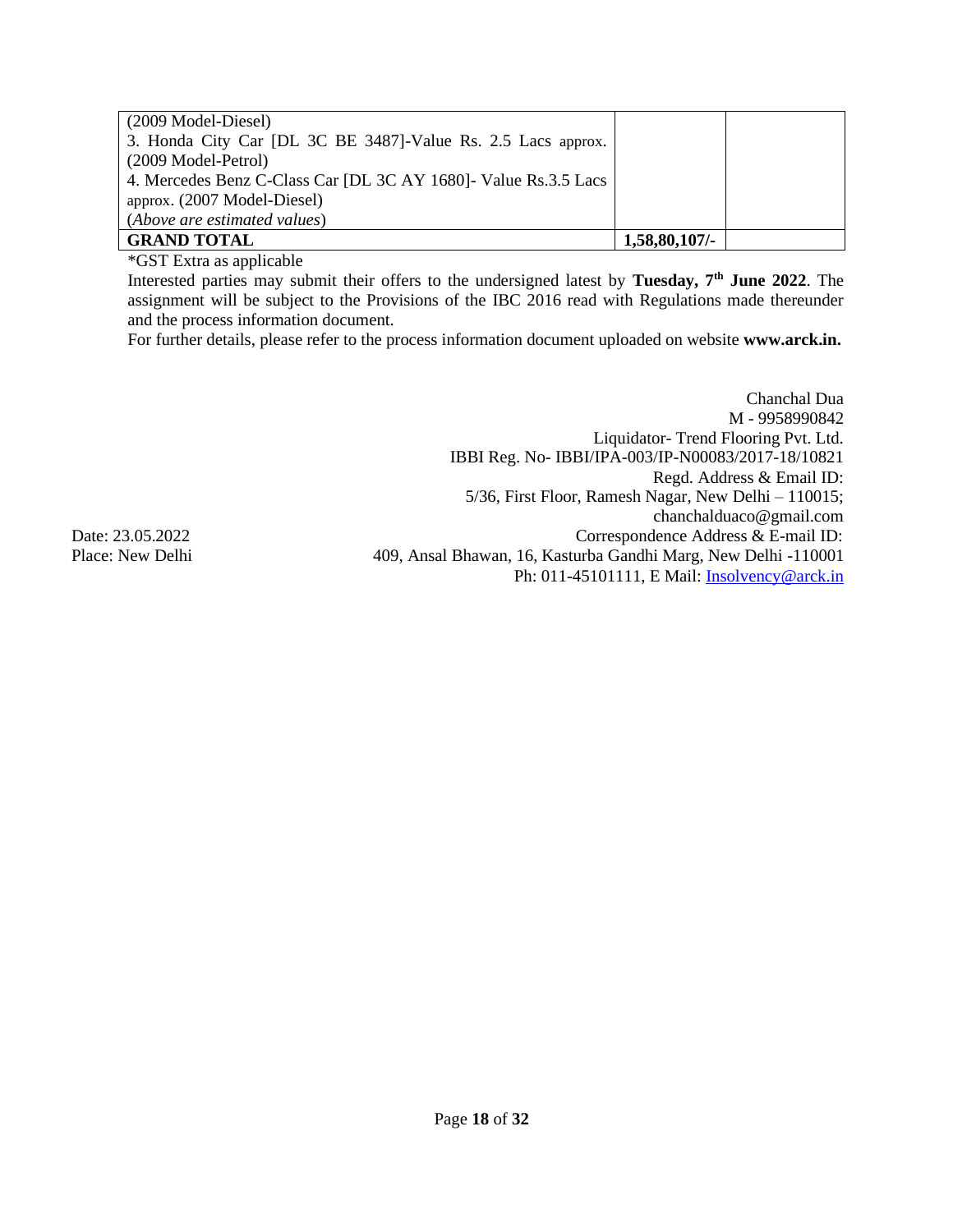#### **J. EARNEST MONEY DEPOSIT (EMD)**

All the process applicants shall provide, along with or prior to submission of their offers / proposals for assignment of not readily realisable assets of the company on offer, an amount which is equal to the 10 % of the offered amount for the assets for which the offer is being made, **as earnest money by way of a direct transfer,** in the bank account of M/s Trend Flooring Private Limited— (In liquidation) under intimation to the Liquidator at [insolvency@arck.in.](mailto:insolvency@arck.in) It should be noted that No Interest will be paid to process applicants in relation to such Earnest Money Deposit amount.

It may be noted that the process applicant may request the Liquidator to permit him to submit the Earnest Money Deposit through its Associate or Associate Company. Such payment of the Earnest Money by an Associate or Associate Company of the process applicant shall be accompanied by a suitable letter. Such an Associate or Associate Company must also be an Eligible person as per the requirements specified in this Process Information Document at Section E.

Provided that, the Liquidator reserves the right to accept such a request at its sole discretion and upon such terms and conditions as it may deem fit, including but not limited to requiring such a party to submit any authorization documents or other necessary details/documents.

It is to be noted that the Earnest Money furnished/Entire amount deposited till the date of occurrence of default can be forfeited at any time, upon the occurrence of any of the following events:

- a) if there is a breach of any of the conditions under this Process Information Document by the process applicant or in case process applicant is found to have made any misrepresentation; or
- b) if process applicant is found to be ineligible to submit the bid as per the conditions set out in Section 29A of the IBC (as amended from time to time) or is found to have made a false or misleading declaration of eligibility as per the conditions set out in Section29A of the IBC (as amended from time to time); or
- c) if the process applicant is identified as the Successful process applicant and it fails to accept the Letter of Intent issued by the Liquidator.
- d) if the process applicant fails to make the complete payment as per the terms of the Letter of Intent issued by the Liquidator.

#### Set-Off of Earnest Money of the Successful process applicant-

Unless expressly indicated by the process applicant, the Earnest Money shall be set-off against or used as part of the consideration amount that the successful process applicant proposes to offer in relation to the assets on offer for assignment. In case the offer is not accepted, then the Earnest Money paid by the process applicant shall be returned (without interest) to it within a reasonable time.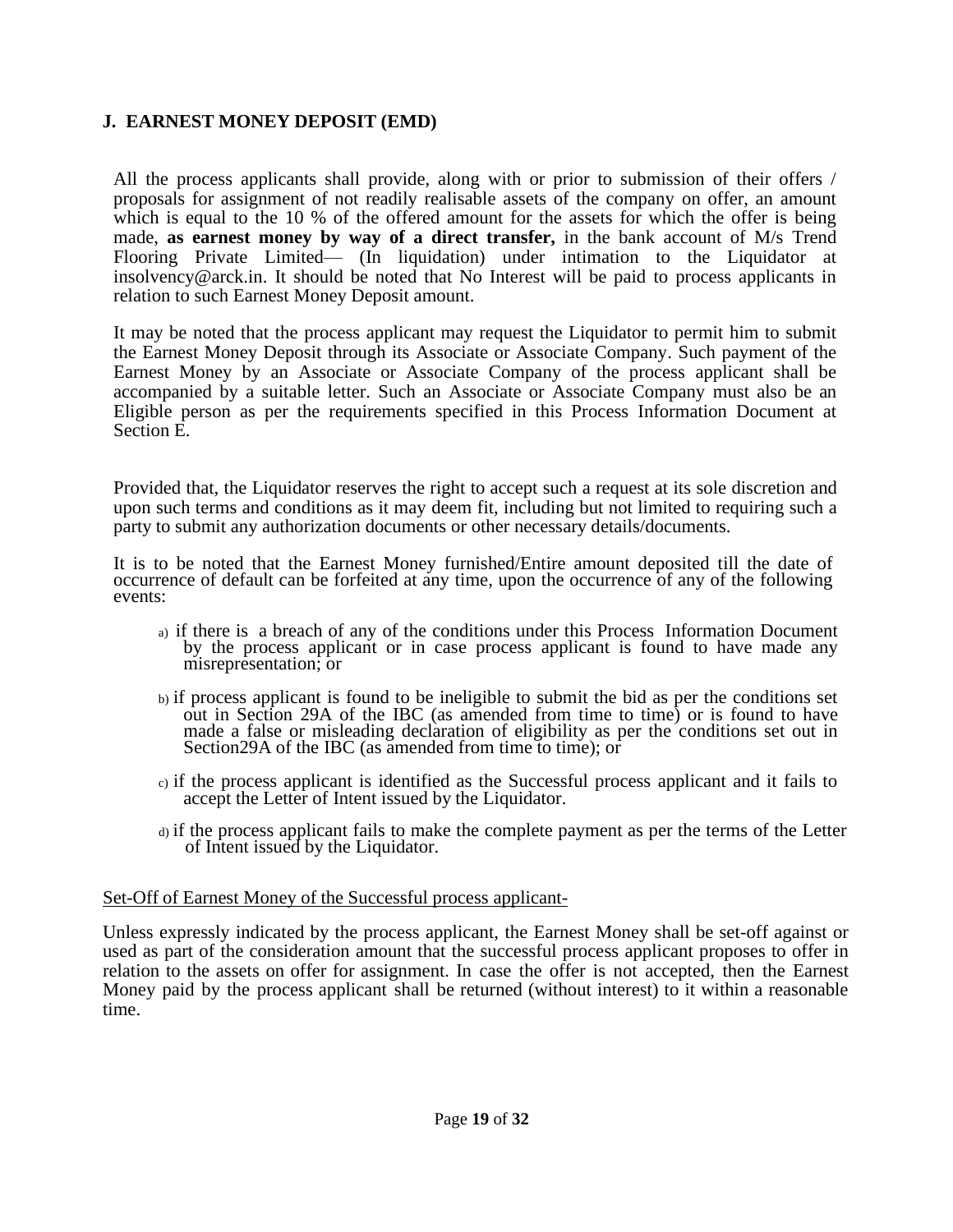### **K. DECLARATION OF SUCCESSFUL PROCESS APPLICANT & ASSIGNMENT**

The Liquidator after receiving the offers for subject matter will evaluate the same and may engage in discussions / negotiations with the process applicant. The process applicant may have to amend / cure / modify their offers taking into consideration the suggestions / requirements specified by the Liquidator. On being satisfied that the offer of the process applicant is acceptable, the liquidator shall declare the successful process applicant for the subject matter on offer. This right of selecting and declaring the successful process applicant shall solely rest with the Liquidator at all times with the approvals from Hon'ble NCLT or stakeholders'(Financial Creditors) consultation committee etc., if so required and deems fit by the undersigned.

#### Issuance of Letter of Intent and Transaction Documents

If the offer of any process applicant is found acceptable to the Liquidator/Stakeholders (Financial Creditors), the Liquidator shall issue a Letter of Intent ("LOI") to the Successful process applicant. The Successful process applicant, within a period of 3 business days from issuance of LOI by liquidator, is required to unconditionally accept & acknowledge the LOI issued by the Liquidator, the terms of which shall be binding on him.

An Assignment Agreement / Deed of Assignment or any other document of similar nature like a special power of attorney etc. to give effect to the assignment contemplated under Regulation 37A of Liquidation Regulations, shall be executed between the Successful process applicant and the Liquidator of the company upon receipt of the complete consideration amount in pursuance of assignment of subject matter on offer.

#### Default by Successful Process Applicant and its Results

In the event of the Successful process applicant withdrawing his offer or failing to comply with the provisions of Code and regulations framed thereunder or Process Information Document or fail to accept or make complete payment within stipulated time, the Liquidator shall have the right to forfeit the Earnest Money furnished or subsequent payment/s made by the Successful process applicant.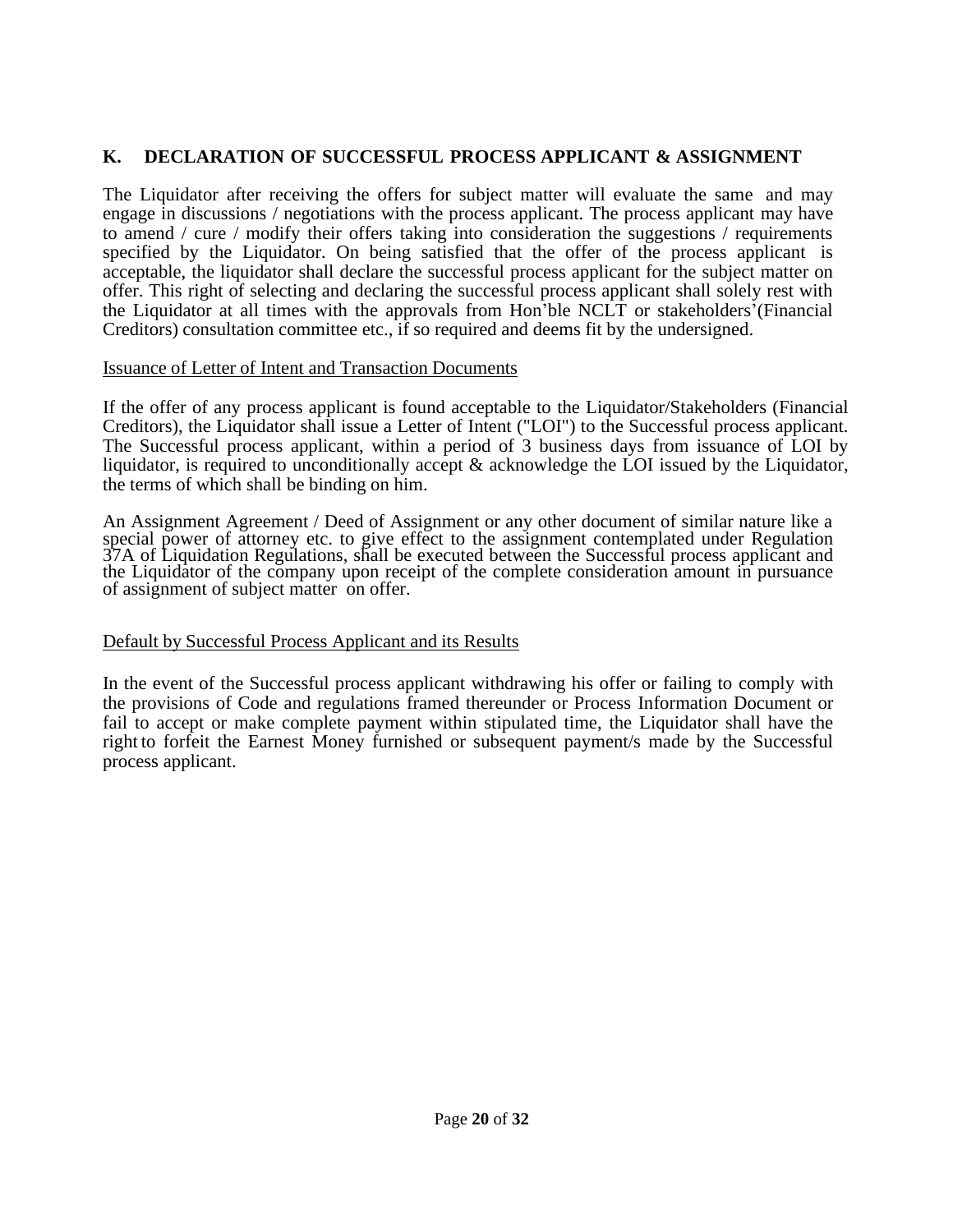### **L. FRAUDULENT AND CORRUPT PRACTICES**

The process applicant shall observe the highest standard of ethics during the process and subsequently during the closure of the Process and declaration of successful process applicant. Notwithstanding anything to the contrary contained in this Process Information Document, or in the Letter of Intent, the Liquidator shall reject an offer, revoke the Letter of Intent, as the case may be, without being liable in any manner whatsoever to the process applicant, if the Liquidator, at his discretion, determines that the process applicant has, directly or indirectly or through an agent, engaged in corrupt practice, fraudulent practice, coercive practice, undesirable practice or restrictive practice in the process or has, undertaken any action in respect of such process which results in the breach of any Applicable Law/s including the Prevention of Corruption Act, 1988. In such an event, the Liquidator may forfeit the Earnest Money, without prejudice to any other right or remedy that may be available to the Liquidator under this Process Information Document or Applicable Law/s.

For the purposes of this Clause, the following terms shall have the meaning hereinafter respectively assigned to them:

―**coercive practice**‖ shall mean impairing or harming, or threatening to impair or harm, directly or indirectly, any person or property to influence any person's participation or action in the process.

#### **"corrupt practice"** shall mean

(i) the offering, giving, receiving, or soliciting, directly or indirectly, of anything of value to influence the actions of any person connected with the process (for avoidance of doubt, offering of employment to or employing or engaging in any manner whatsoever, directly or indirectly, any official of the Liquidator or the Company, who is or has been associated or dealt in any manner, directly or indirectly with the process or arising there from, before or after the execution thereof, at any time prior to the expiry of 1(one) year from the date such official resigns or retires from or otherwise ceases to be in the service of the Liquidator or the Company, shall be deemed to constitute influencing the actions of a person connected with the process); or

(ii) engaging in any manner whatsoever, during the process or thereafter, any person in respect of any matter relating to the Company, who at any time has been or is a legal, financial or technical adviser of the Liquidator or the Company, in relation to any matter concerning the process;

―**fraudulent practice** shall mean a misrepresentation or omission of facts or suppression of facts or disclosure of incomplete facts, in order to influence the process;

―**restrictive practice** shall mean forming a cartel or arriving at any understanding or arrangement among the process participants with the objective of restricting or manipulating a full and fair competition in the process; and

―**undesirable practice** shall mean (i) establishing contact with any person connected with or employed or engaged by the liquidator with the objective of canvassing, lobbying or in any manner influencing or attempting to influence the process; or (ii) having a Conflict of Interest.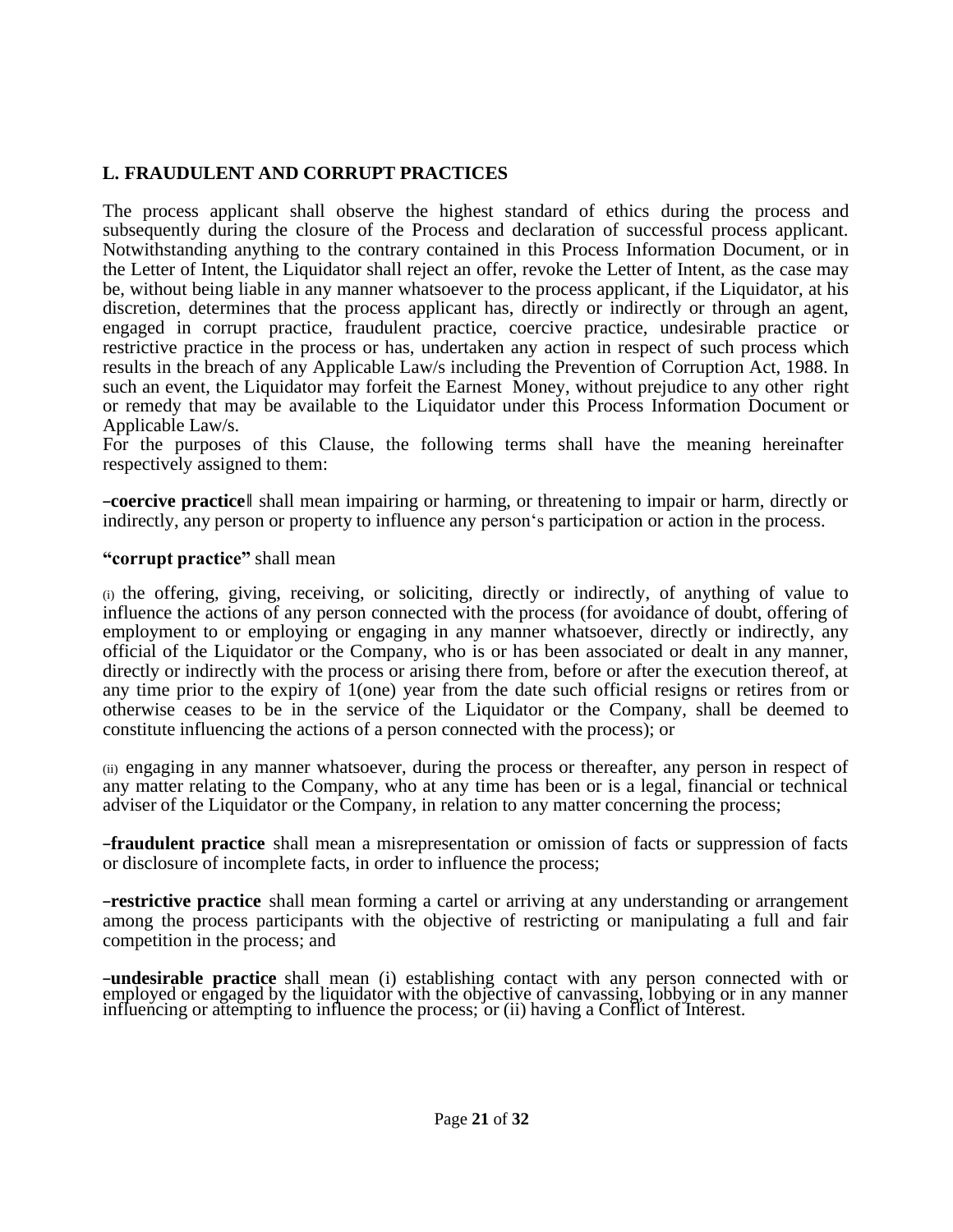The prospective process applicant/process applicant shall not involve himself for any of his representatives in price manipulation of any kind directly or indirectly by communicating with other prospective process applicant/process applicant.

The prospective process applicant/process applicant shall not divulge either his offer or any other details provided to him by the Liquidator or during the due diligence process in respect of the assets on offer to any other party. Prior to conduct of due diligence, the Liquidator may require the prospective process applicant/process applicant to execute confidentiality agreement with the Company/Liquidator.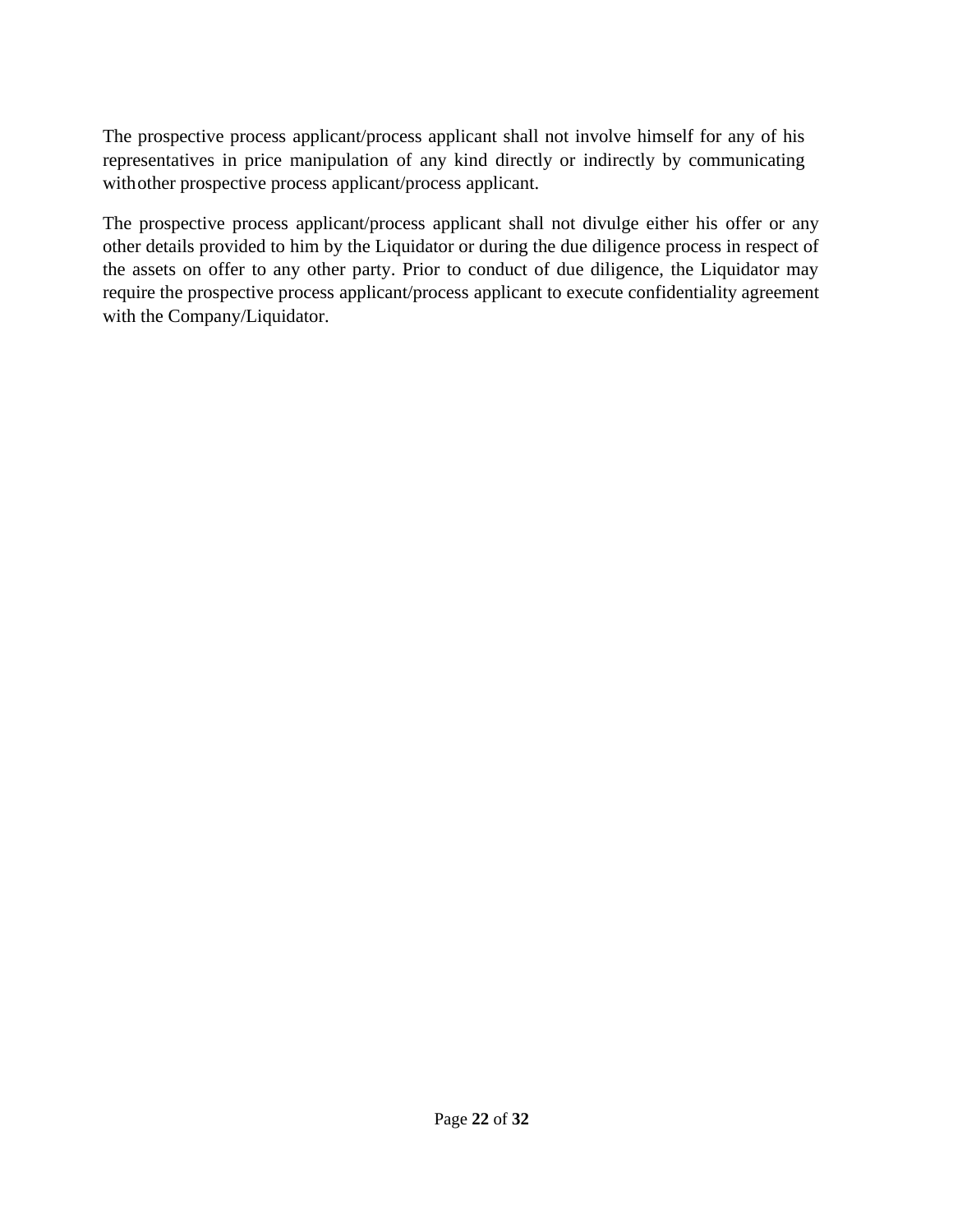### **M. COSTS, EXPENSES AND TAX IMPLICATIONS**

The prospective process applicant/process applicant shall be responsible for all the costs and expenses incurred on account of its participation in the process, including any costs associated with participation in the discussion Meeting (if any), verification, etc. The Liquidator shall not be responsible in any way for such costs/reimbursement, regardless of the conduct or outcome of the process.

It is hereby clarified that the prospective process applicant/process applicant shall make its own arrangements including accommodation for the discussion Meeting (if organized) or verification and all costs and expenses incurred in that relation shall be borne by the prospective process applicant/process applicant.

The prospective process applicant/process applicant shall not be entitled to receive any reimbursement of any expenses which may have been incurred while carrying out the due diligence and matters incidental thereto or for any purpose in connection with the Process.

It is to be noted that all taxes, duties, charges, any past present or future demand, cess applicable on assignment of subject matter would be borne by the successful process applicant/processapplicant.

The prospective process applicant shall be responsible for fully satisfying the requirements of the IBC and the related Regulations as well as all Applicable Laws that are relevant for the assignment process.

#### **N. GOVERNING LAWS AND JURISDICTION**

This Process Information Document, the Process and the other documents pursuant to the Process Information Document shall be governed by the laws of India and any dispute arising out of or in relation to the Process Information Document or the Process shall be subject to the exclusive jurisdiction of the Adjudicating Authority i.e. NCLT, Bench-III at Delhi, India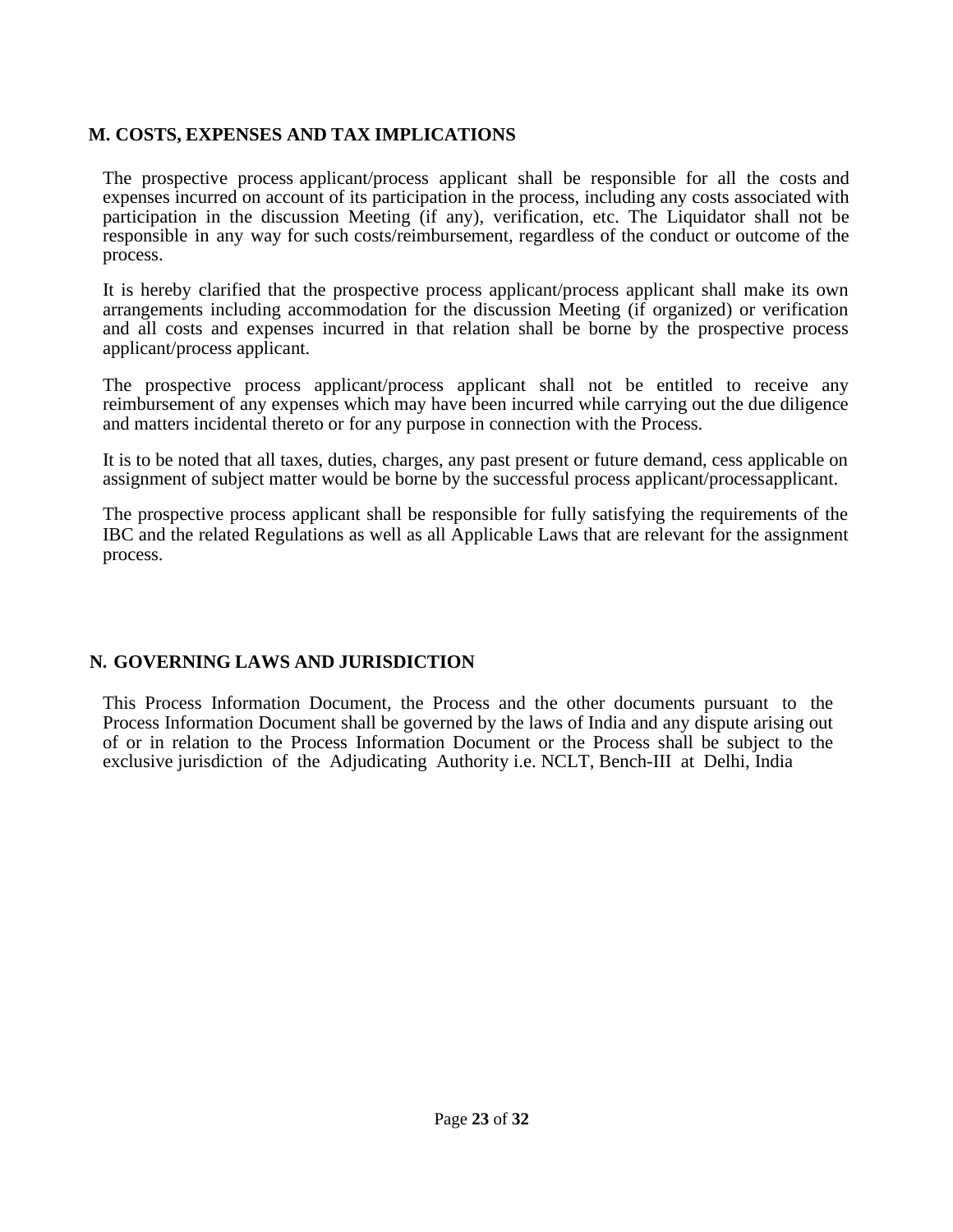### **ANNEXURE I**

### **AFFIDAVIT AND UNDERTAKING**

Date: Mr. Chanchal Dua Liquidator- M/s Trend Flooring Private Limited (In liquidation) 409, Ansal Bhawan, K.G. Marg, Connaught Place, New Delhi – 110001

Sub: Disclosure and Undertaking on eligibility under Section 29A of Insolvency and Bankruptcy Code, 2016

Dear Sir,

A. I/we ......................................................................................................................................., hereby submit this declaration under Section 29A of the Insolvency and Bankruptcy Code, 2016 ("Code") as inserted by the Insolvency and Bankruptcy Code (Amendment) Act, 2018:

I/we have understood the provisions of Section 29A of the Code. I/we confirm that neither ……………………………………………………………………… nor any person acting jointly with ………………………………………………………………………….. or any person who is a promoter or in the management or control of ……………………………………………………………………….. or any person acting jointly or in concert with ………………………………………….:

a) is an undischarged insolvent;

b) is a wilful defaulter in accordance with the guidelines of the Reserve Bank of India issued under the Banking Regulation Act, 1949 (10 of 1949);

c) at the time of submission of the resolution plan has an account, or an account of a corporate debtor under the management or control of such person or of whom such person is a promoter, classified as non-performing asset in accordance with the guidelines of the Reserve Bank of India issued under the Banking Regulation Act, 1949 (10 of 1949) or the guidelines of a financial sector regulator issued under any other law for the time being in force, and at least a period of one year has lapsed from the date of such classification till the date of commencement of the corporate insolvency resolution process of the corporate debtor:

d) has been convicted for any offence punishable with imprisonment –

- (i) for two years or more under any Act specified under the Twelfth Schedule; or
- (ii) for seven years or more under any law for the time being in force: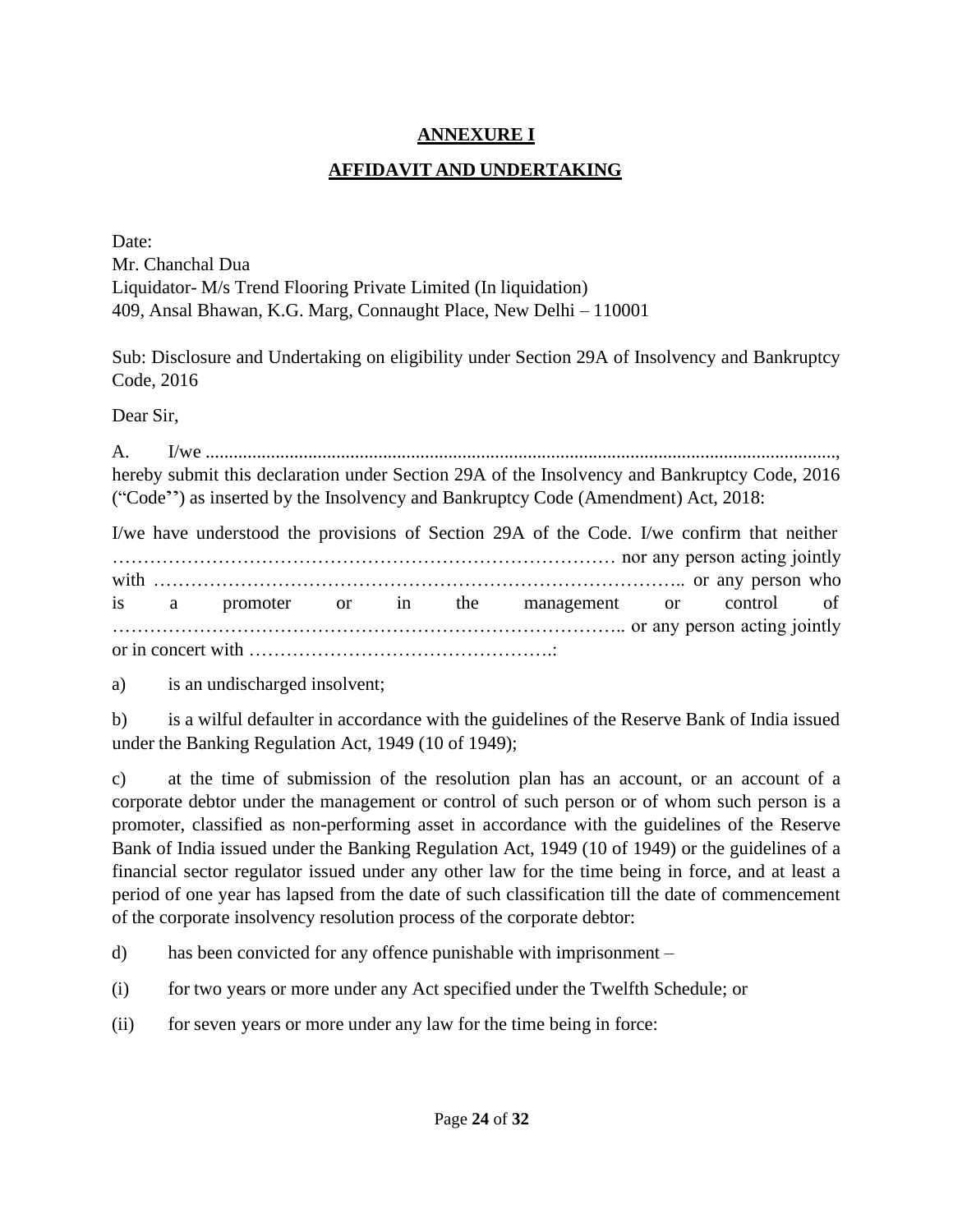e) is disqualified to act as a director under the Companies Act, 2013 (18 of 2013):

f) is prohibited by the Securities and Exchange Board of India from trading in securities or accessing the securities markets;

g) has been and/or is a promoter or in the management or control of a corporate debtor in which a preferential transaction, undervalued transaction, extortionate credit transaction or fraudulent transaction has taken place and in respect of which an order has been made by the Adjudicating Authority under this Code:

h) has executed a guarantee in favour of a creditor in respect of a corporate debtor against which an application for insolvency resolution made by such creditor has been admitted under this Code and such guarantee has been invoked by the creditor and remains unpaid in full or part

i) is subject to any disability, corresponding to clauses (a) to (h), under any law in a jurisdiction outside India; or

j) has a connected person not eligible under clauses (a) to (i)

B. I/we undertake on behalf of

…………………………………………………………………………, that during the Liquidation Process, no person who would be considered as Connected Person and is not eligible to submit resolution plan under section 29A of Insolvency and Bankruptcy Code, 2016 and the Regulation 38 of IBBI (Insolvency Resolution Process of Corporate Persons) regulations, 2016 shall be engaged in the management and control of assets being assigned.

C. I/we declare and undertake that in case ………………………………………………………………………………………… becomes ineligible at any stage during the Liquidation Process, it would inform the Liquidator forthwith on becoming ineligible.

D. I/we also undertake that in case ………………………………………………………. becomes ineligible at any time after submission of the EMD, then the EMD would be forfeited and the same would be deposited in the account of M/S Trend Flooring Private Limited- In Liquidation.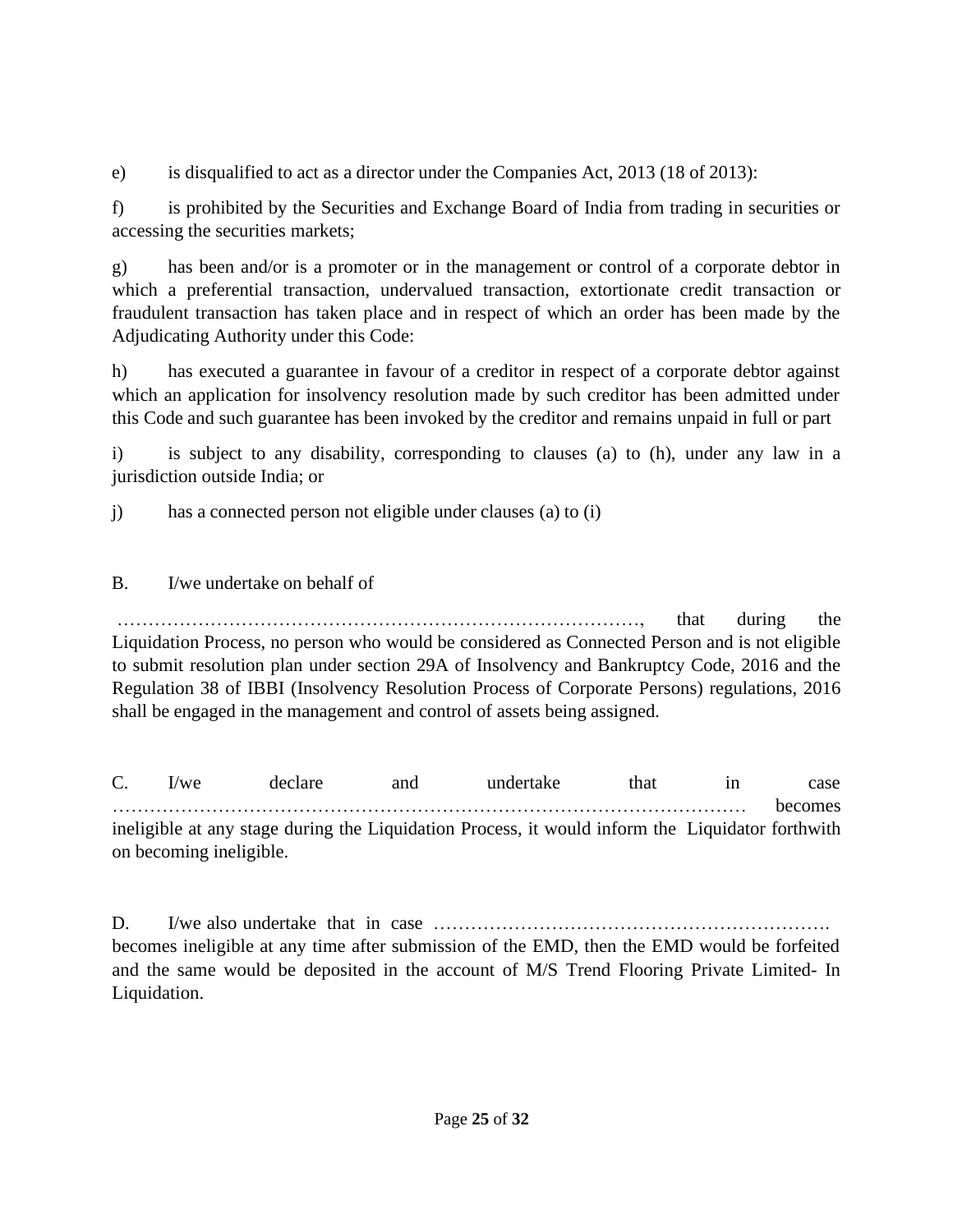E. I/we undertake that every information and records provided in Expression of Interest / Proposal is true and correct and discovery of any false information or record at any time will render the applicant/s ineligible to participate in the assignment process.

F. I/we undertake to maintain the confidentiality of the information and shall not use such information to cause an undue gain or undue loss to itself or any other person and comply with the provisions of law.

G. I/we also further undertake that my offered consideration Amount will remain binding unless rejected by the Liquidator.

H. I/we confirm that the said declaration and disclosure is true and correct.

I. I/we am/are duly authorized to submit this declaration by virtue of

## (DEPONENT) VERIFICATION

I/we, the deponent above, do hereby solemnly declare and affirm that the above statement given by me/us is true and correct to the best of my/our knowledge and belief and nothing stated above is false or misrepresentation or misleading.

(DEPONENT)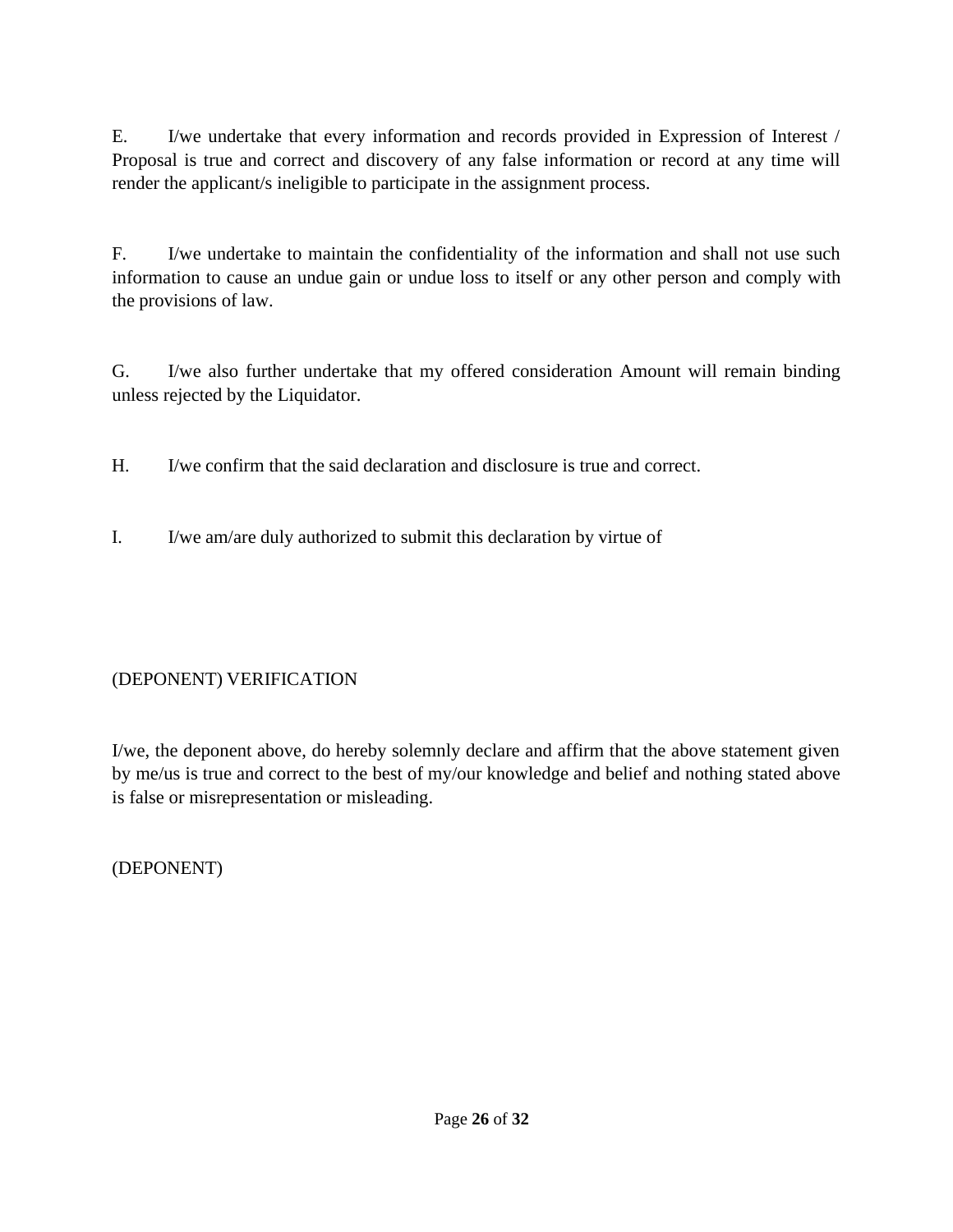### **ANNEXURE II**

### **APPLICATION FORM**

Date: Mr. Chanchal Dua Liquidator- M/s Trend Flooring Private Limited (In liquidation) 409, Ansal Bhawan, K.G. Marg, Connaught Place, New Delhi – 110001

Dear Sir,

I / We, M/s................................... am/are desirous of submitting an offer/proposal for assignment of the not readily realisable assets of M/s Trend Flooring Private Limited – In Liquidation, under Regulation 37A of IBBI (Liquidation Process) Regulations, 2016, announced by you in the newspaper publication dated 26.11.2021

Details of Corporate Debtor:

Name M/s Trend Flooring Private Limited - In liquidation

Account No.: 135905001385 Bank Name: ICICI Bank Ltd Branch: G-4,19, Arunachal Building, Barakhamba Road, New Delhi-110001 IFSC Code: ICIC0001359

| Detail of Process applicant/prospective applicant: |  |
|----------------------------------------------------|--|
| Name of Process applicant/applicant:               |  |
| <b>Constitution of Process</b>                     |  |
| applicant/applicant Contact No.                    |  |
| Email ID                                           |  |
| PAN <sub>N</sub> o.                                |  |
| <b>Address</b>                                     |  |

I/We/M/s------------------------------ also enclose copies of the required KYC documents.

Signature

Date:

Place: STAMP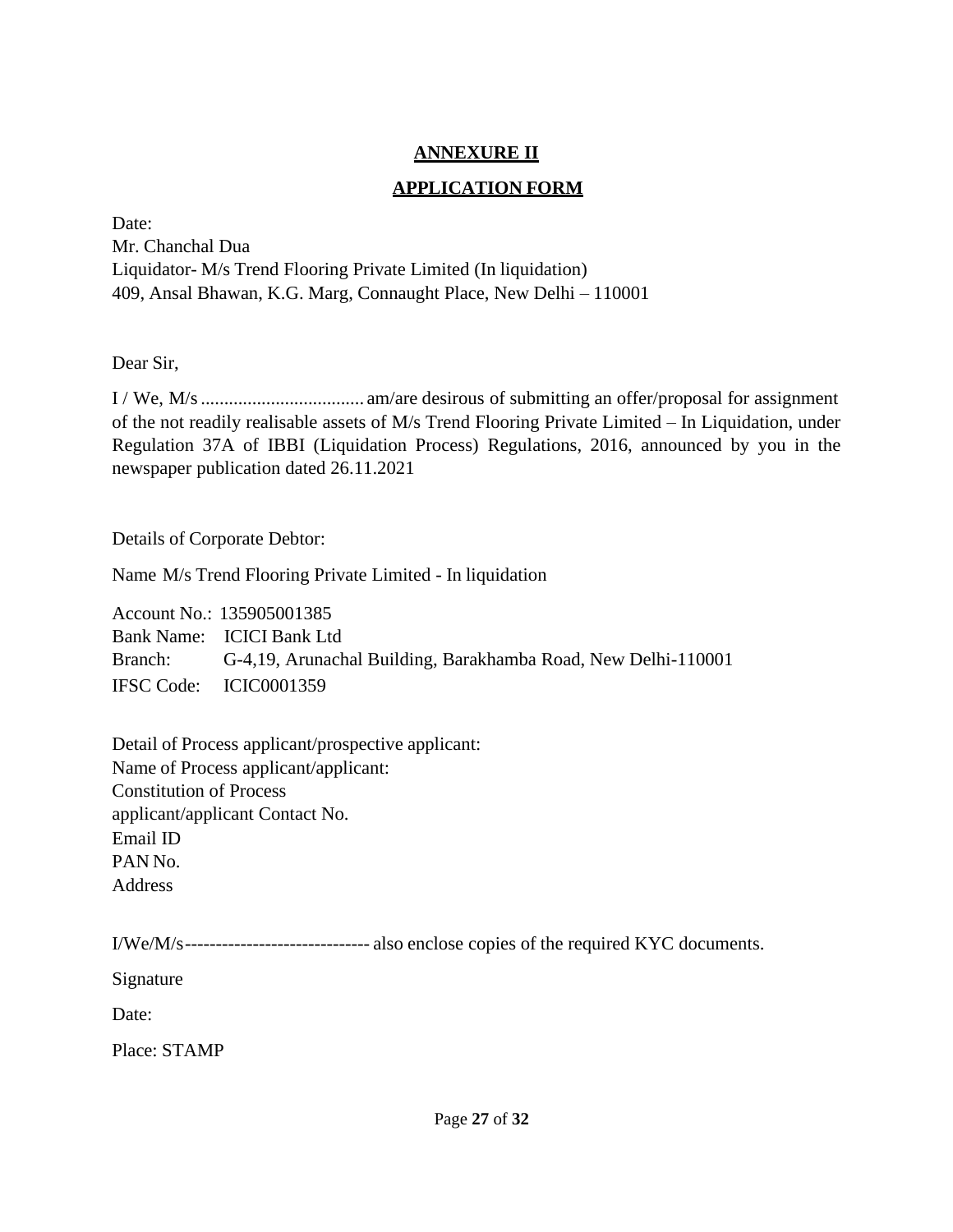### **ANNEXURE III**

### **Declaration by Process applicants (Process Applicants)**

To Mr. Chanchal Dua Liquidator- M/s Trend Flooring Private Limited (In liquidation) 409, Ansal Bhawan, K.G. Marg, Connaught Place, New Delhi – 110001

Dear Sir,

1. ----------------------------------------------------I/ We, the Process applicant (s)/process applicant(s) do hereby state that, I / We have read the entire terms and conditions for the assignment of the not readily realizable assets of M/s Trend Flooring Private Limited – (In Liquidation), under Regulation 37A of IBBI (Liquidation Process) Regulations, 2016, announced by you in the newspaper publication dated 23.05.2022, and have understood them fully. I /We hereby unconditionally agree to confirm with and to be bound by the said terms and conditions and agree to take part in the assignment/transfer process.

2. I/ We declare that the Earnest Money Deposit (EMD) and the deposit towards consideration amount for assignment of assets on offer have been made by me / us as against my/our proposal / offer and that the particulars of remittance and all other information given by me/us in this regard is true and correct.

3. I/ We further understand and agree that if any of the statement/ information revealed by me / us is found to be incorrect and / or untrue, the offer/proposal submitted by me/us is liable to be cancelled and in such case, the EMD and/ or any monies paid by me/us is liable to be forfeitedby the ―Liquidator‖ and the Liquidator will be at liberty to annul the offer made to me/ us at any point of time.

4. I/ We also agree that after my /our offer given in my /our proposal for assignment of assets on offer is accepted by the Liquidator and if,  $I / We$ , fail to accept or act upon the terms and conditions of the assignment/transfer or am / are not able to complete the transaction within the time limit specified for any reason whatsoever and /or fail to fulfil any / all the terms and conditions of the assignment and offer letter, the EMD and other monies paid by me / us along with the offer form and thereafter, are liable to be forfeited. The timeline for payment of final sale consideration may be extended at sole discretion of liquidator, to the extent permissible under the applicable laws and regulations. In case final sale consideration amount is not paid within timeline, the liquidator shall forfeit amount deposited tillthe date of default.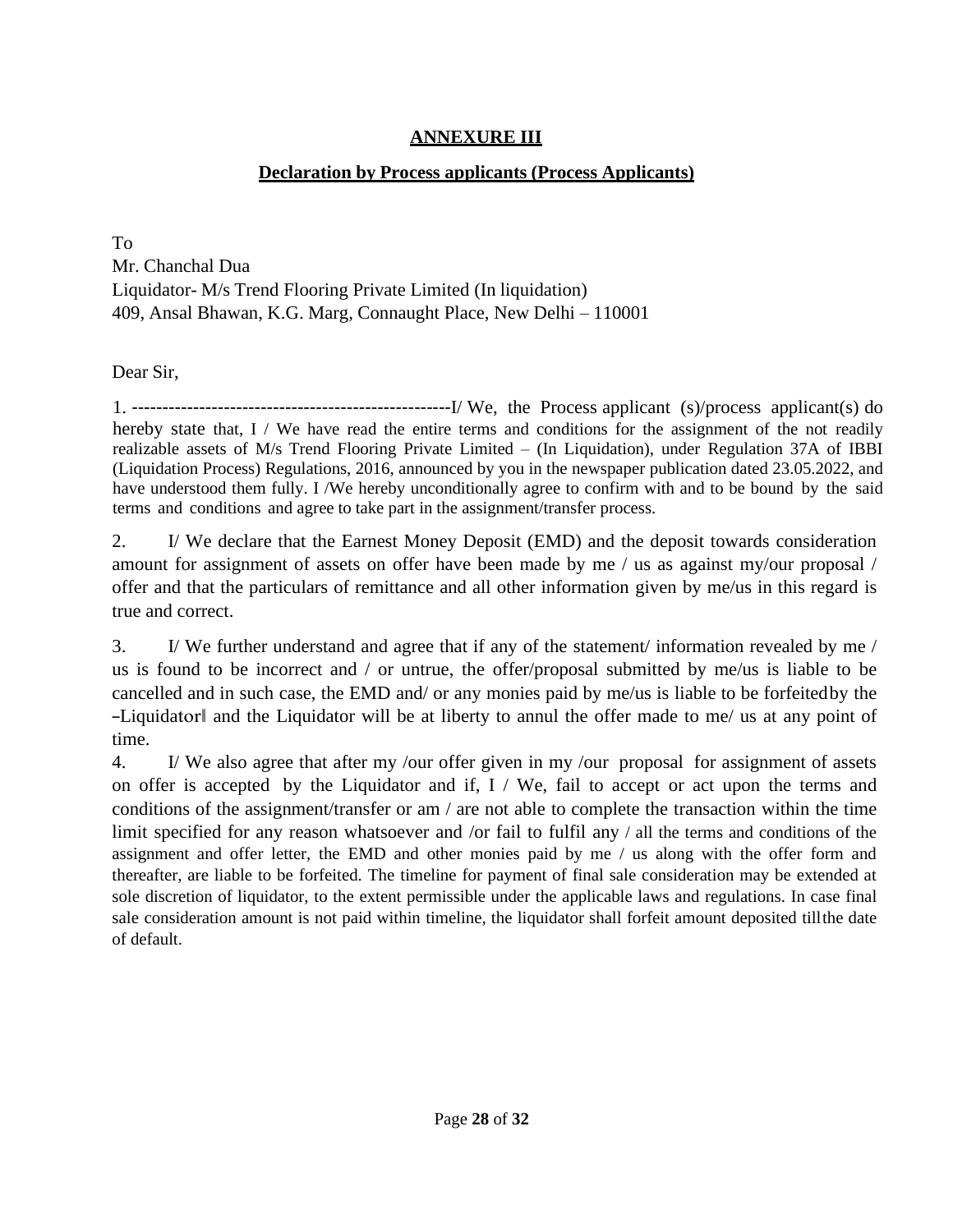5. I/ We understand that the EMD of all Process applicants shall be retained by the Liquidator and returned only after the successful conclusion of assignment/transfer of assets on offer. I / We, state that I / We, have fully understood the terms and conditions therein and agree to be bound by the same.

6. I/ We confirm that our participation in the process, submission of proposal for assignment or transfer pursuant to the provisions of the Process Information Document will not conflict with, or result in breach of, or constitute a default under (i) our constitutional documents; or (ii) any applicable laws; or (iii) any authorization or approval of any government agency or body; or (iv) any judgement, order, injunction, decree, or ruling of any court or governmental authority, domestic or foreign binding on me / us; or (v) any agreement to which I am / we are a party or by which I am/ We are bound.

7. The decision taken by the Liquidator with respect to the selection of the Successful Process applicant communicated to us shall be binding on me/us.

8. I/ We also undertake to abide by the additional conditions if announced during the process including any announcement(s) on correction of and / or additions or deletions to the details of assets being offered for assignment/transfer.

9. I/We confirm that the Liquidator and his employees, shall not be liable and responsible in any manner whatsoever for my/our failure to access the proposal.

10. I/We hereby confirm that I/we are eligible to for assignment of assets of the Company on offer under Section 29A of the Insolvency and Bankruptcy Code, 2016.

(Signature with SEAL) Name:

Address: Email: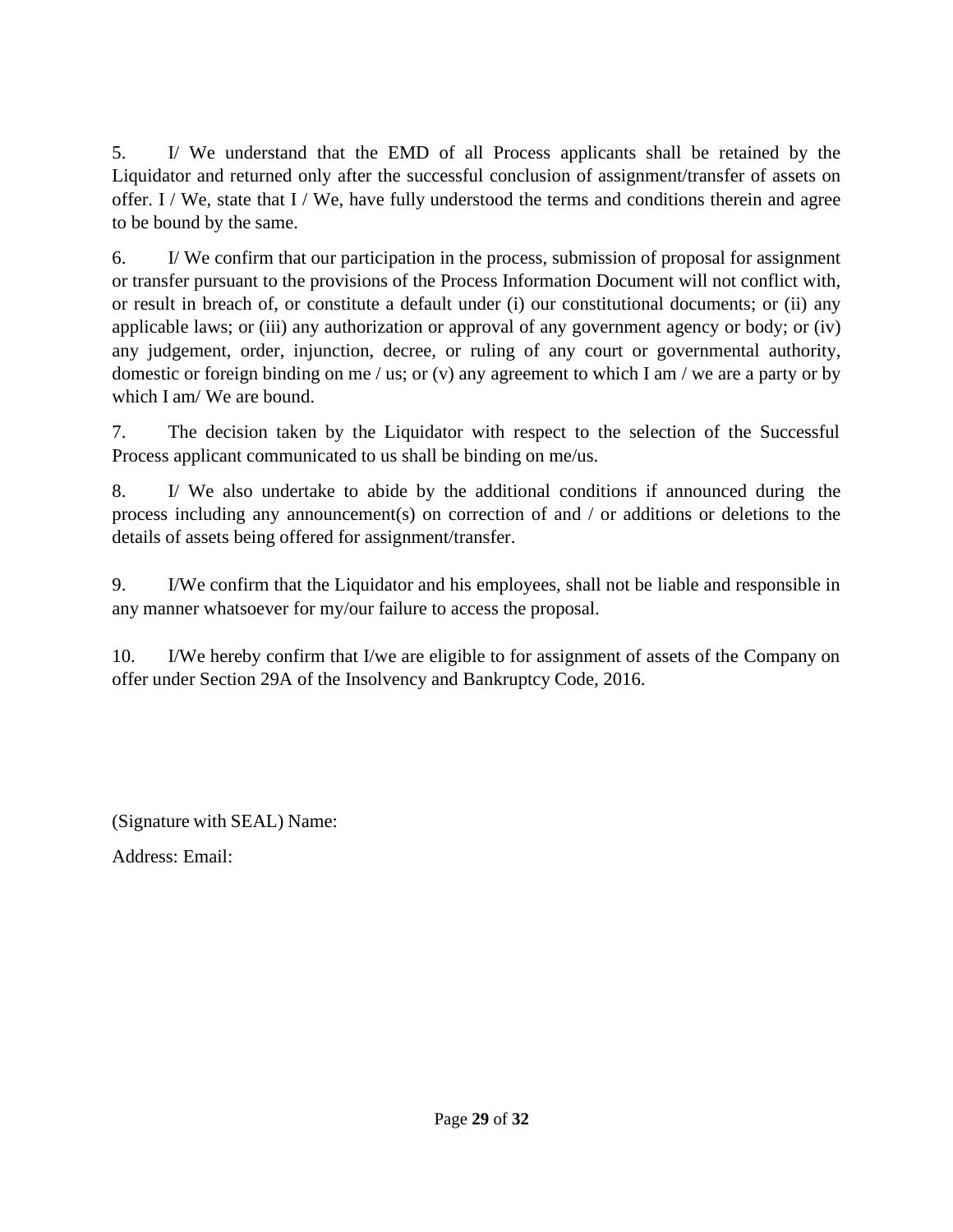# **Annexure IV (Details of Assets - Background)**

The Resolution Professional Mr. Chanchal Dua as appointed vide order dated 06.12.2019 passed by Hon'ble Adjudicating Authority (NCLT), New Delhi came to know from the records of the Company that some Vehicles are there in the name of the Company. The RP inquired about the whereabouts of the following assets of the Corporate Debtor from ICICI Bank having hypothecation charge on the said assets, whereupon the undersigned was provided with the below mentioned status of each loan account:

| S.No.            | <b>Car Name</b>           | Loan No.         | <b>Registration No.</b> | <b>Status</b>      |
|------------------|---------------------------|------------------|-------------------------|--------------------|
| 1.               | Car Jaguar                | LADEL00035380982 | DL3CCL6912              | Sale of Asset /    |
|                  |                           |                  |                         | Closed             |
| 2.               | Car Toyota Innova         | Not Found        | DL03CBM2023             | Not Found in their |
|                  |                           |                  |                         | records            |
| 3.               | <b>Toyota Fortuner</b>    | Not Found        | DL14CC2358              | Not Found in their |
|                  |                           |                  |                         | records            |
| $\overline{4}$ . | Car Mercedez Benz C Class | LADEL00010577819 | <b>DL3CAY1680</b>       | Closed-Regular     |
| 5.               | Car Innova Crysta         | LADEL00035353966 | DL14CD1009              | Closed-Regular     |
| 6.               | Car Honda City            | Not Found        | DL03BE3487              | Not Found in their |
|                  |                           |                  |                         | records            |

#### **i. Assignment of all Rights and Interests, including Rights of Litigation, for Application for Avoidance of Preferential Transaction filed before Hon'ble NCLT under Section 19(2) and Section 43 of IBC, 2016 for recovery from ICICI Bank Ltd. / Ex-Directors of Trend Flooring Pvt. Ltd. (amount Rs.8,92,980/-).**

The Resolution Professional pursuant to the inquiry as mentioned above, came to know that ICICI Bank has entered into settlement arrangement with ex-management of CD with respect to vehicle (Serial No. 5 of the Table Above) (Toyota Innova Crysta-DL14CD1009) (Loan No. LADEL00035353966). The said settlement was done in the month of January 2020 i.e. after the commencement of CIRP (i.e. 09.10.2019) violating the Provisions of Section 14 of the Code. The Settlement was done for an amount of Rs. 8,92,980**/-,**  which is required to be paid back to the bank account of Trend Flooring Pvt. Ltd.

In view of the above, an application no. 2162/2020 was filed on 21.05.2020 by Resolution Professional before Hon'ble NCLT Bench III, Delhi under section 19(2) and section 43 of IBC for avoidance of Preferential Transaction for Rs.8,92,980/- to be recovered from ICICI Bank / Directors of Corporate Debtor (Mr. Amit Narayan Singh and Mr. Arvind Narayan Singh). Both the Ex-Directors of the corporate debtor are not traceable and bailable warrants were issued by Hon'ble NCLT in this matter, but the same could not be executed by Police Officials as both the Directors could not be traced. Both the Directors were also served the notices by way of Newspapers Publications in Delhi / Chandigarh / Bihar area by undersigned liquidator, but till date they have not appeared before Hon'ble NCLT / contacted the undersigned Liquidator. The next date of hearing in this matter is 08.06.2022.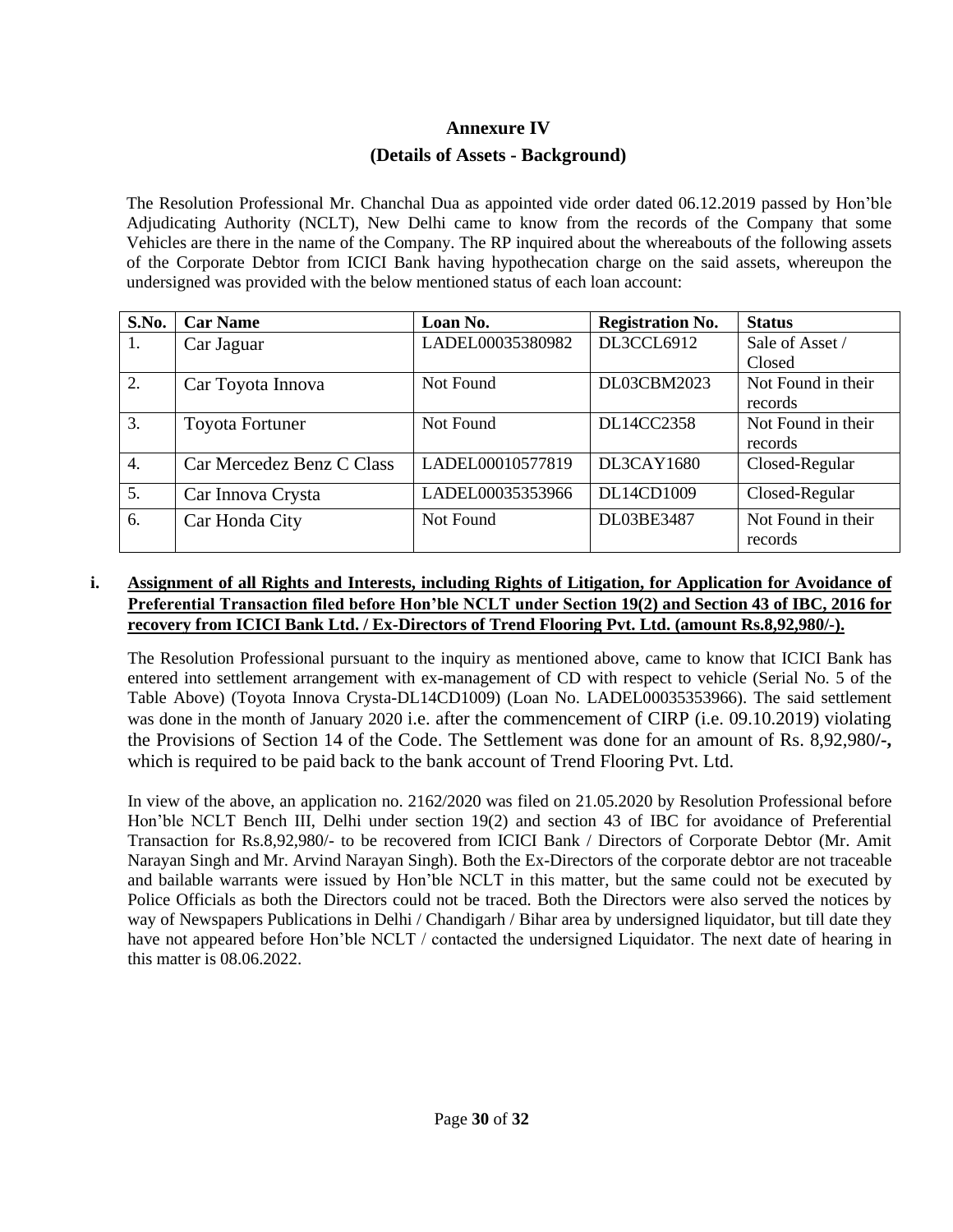### **ii. Assignment of all Rights and Interests, including Rights of Litigation, for Application filed before Hon'ble CMM Saket Court under Sec 156(3) for filing / status of FIRs for 4 missing vehicles belonging to company and sale of these vehicles on recovery.**

The Resolution Professional is mandated to preserve, protect and consolidate the assets of the Corporate Debtor and pursuant to such mandate take into his custody and control all the assets, property, effects and actionable claims of the corporate debtor. However, the below mentioned four vehicles were found missing and the suspended management/ex-directors did not reveal the location and status of the vehicles.

- Toyota Fortuner Car [DL 14 CC 2358] [Serial No. 3 of the table above]
- Toyota Innova Car [DL 3C BM 2023] [Serial No. 2 of the table above]
- Honda City Car [DL 3C BE 3487] [Serial No. 6 of the table above]
- Mercedes Benz C-Class Car [DL 3C AY 1680] [Serial No. 4 of the table above]

Thereafter the Liquidator (Erstwhile Resolution Professional) registered four (4) separate online First Information Reports (FIR) in terms of Section 154 of the Code of Criminal Procedure,1973 for offence under Section 379 of the IPC dealing with theft on 07.04.2020. The Police officials of the Kalkaji Police Station informed the Resolution Professional that these online FIR's are liable to be cancelled by the Court as the matter is a Commercial matter. So the status of these Online FIR's on the website of Delhi Police is being shown as "Pending in Court for Cancellation".

In view of the above scenario, the Resolution Professional went to the Kalkaji Police Station and had given a Written Compliant to SHO, Kalkaji Delhi Police Station for registration of FIR(s) for these four missing vehicles. However, no FIR(s) could be registered and again it was informed to the Liquidator that the matter is a commercial matter and court direction will be required.

Subsequently the Liquidator on legal advise, filed an application in the Court of Hon'ble Chief Metropolitan Magistrate, Saket on 26.03.2021, wherein it is prayed that a FIR be registered against accused (ex-directors) under Sections 378,379 of the IPC or any other relevant sections and such other orders as the court may deem fit. Hon'ble CMM vide order dated 03.09.2021 (case no. 661/2021) had directed the SHO Kalkaji Police Station, to file the Action Taken Report (ATR), which was filed by the Investigating Officer. However, in the hearing held on 18.05.2022, the legal Counsel of the Liquidator apprised Ld. Judge that as submitted earlier, 2 out of 4 vehicles allegedly stolen are insured so are being used and still IO has filed closure report, which clearly establishes that IO failed to properly investigate in the matter. Thereafter the legal counsel of liquidator submitted that after change in facts, new facts clearly fulfill essentials of theft under IPC.

After hearing the legal counsel of the Liquidator in detail, the Ld. Judge was pleased to reserve order in this matter.